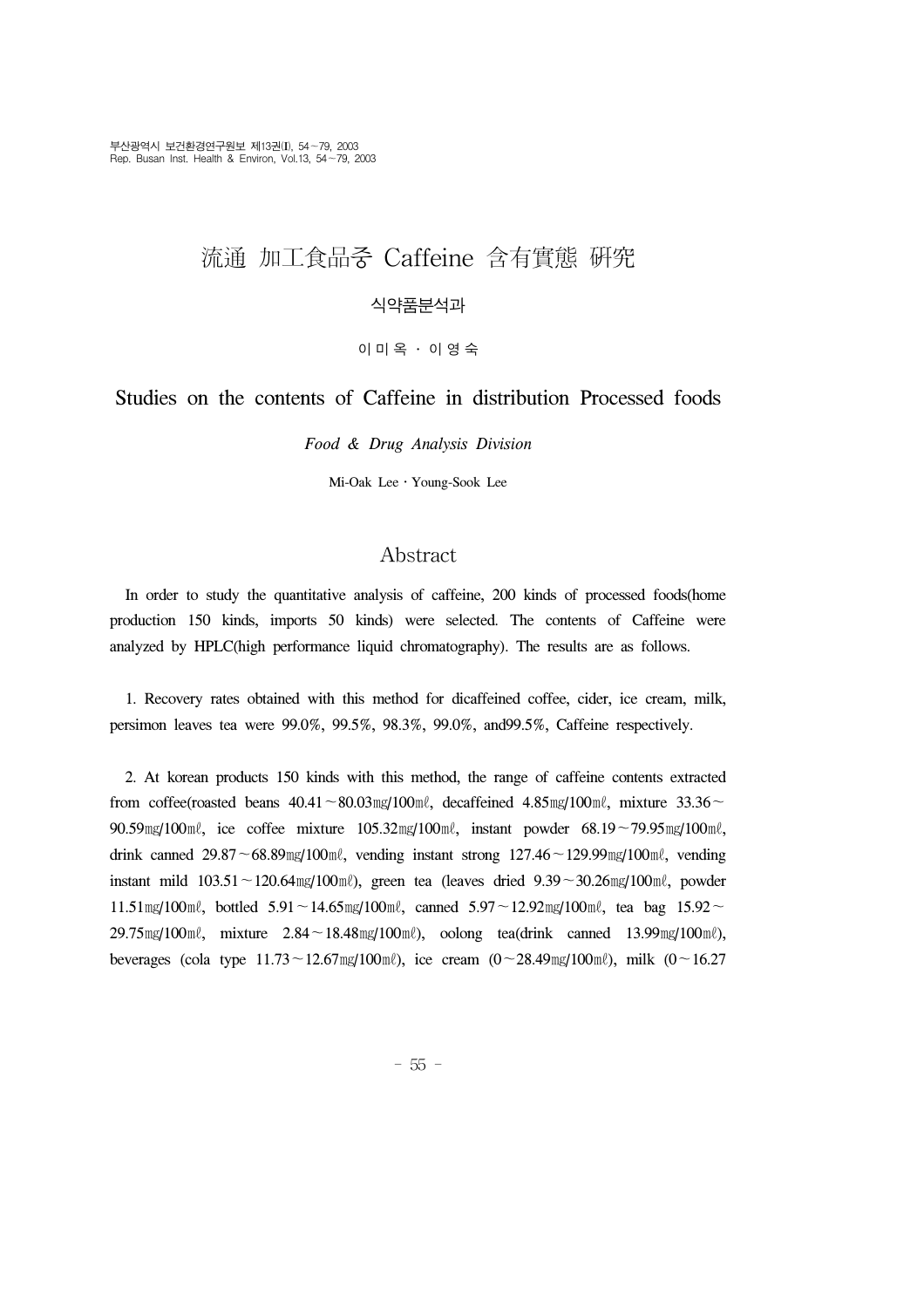㎎/100㎖), commerical confectionery(0∼90.37㎎/100㎖) were respectively.

 3. At imports 50 kinds with this method, the range of caffeine contents extracted from coffee(roasted beans 66.19㎎/100㎖, mixture 56.76∼98.08㎎/100㎖, instant powder 80.36㎎ /100㎖, drink bottled 36.22㎎/100㎖), green tea(leaves dried 39.16㎎/100㎖, mixture 15.86㎎ /100㎖), oolong tea(leaves dried 14.63∼41.80㎎/100㎖), black tea(leaves dried 10.13∼28.57 ㎎/100㎖, tea bag 36.15∼75.83㎎/100㎖) beverages(cola type 10.78㎎/100㎖, mixed black tea 26.75∼38.94㎎/100㎖), ice cream 8.05㎎/100㎖, commerical confectionery(5.63∼135.95㎎ /100㎖) were respectively.

 4. In 100℃ for five minutes the contents of Caffeine extracted from Coffee, roasted beans(tea bag) green tea(dried leaves), Oolong Tea(dried leaves), Black Tea(dried leaves), Black Tea(tea bag) 99.4%, 95.2%, 95.8%, 95.2%, 97.5% were respectively.

 5. At 20minutes 60∼70℃ compared with 100℃, the contents of Caffeine extracted from Coffee, roasted beans(tea bag), green tea(dried leaves), Oolong Tea(dried leaves), Black Tea(dried leaves), Black Tea(tea bag) 81.8%, 85.5%, 58.1%, 54.4%, 84.8% were respectively.

**Keywords :** Caffeine, high performance liquid chromatography, korean products, imports

## 序 論

 카페인(Caffeine)은 식품 등에 광범위하 게 함유되어있는 1, 3, 7-Trimethine계 화합 물로서 냄새가 없고 맛이 쓴 백색분말 또 는 침상의 결정으로 120∼178℃에서 승화 되며 뜨거운 물과 클로르포름에 잘 녹고 물, 빙초산, 무수초산에 조금 녹으며 에탄 올 또는 에텔에는 녹기 어려운 물질이다. 카페인(Caffeine)의 화학식은 C<sub>8</sub>H<sub>10</sub>N<sub>4</sub>O<sub>2</sub> 이며 분자량이 194.19이고 C 49.48%, H 5.19%, N 28.85%, O 16.48%로 이루어져 있다.

 카페인의 역사는 2700년부터 사용되어 온 성분으로 1820년 스위스의 생리학자 루게(Ruge)에 의해 커피 콩에서 처음 발 견되었다<sup>1)</sup>. 그 후 1827년 영국의 오드리 (Oudry)가 녹차 잎에서 발견하여 theine이 라 명명한 성분이 커피의 카페인과 같은 물질로 확인되어 차 잎에도 카페인이 있 음이 밝혀졌다.

카페인의 주 공급원은 커피로서 *coffea* 

- 56 -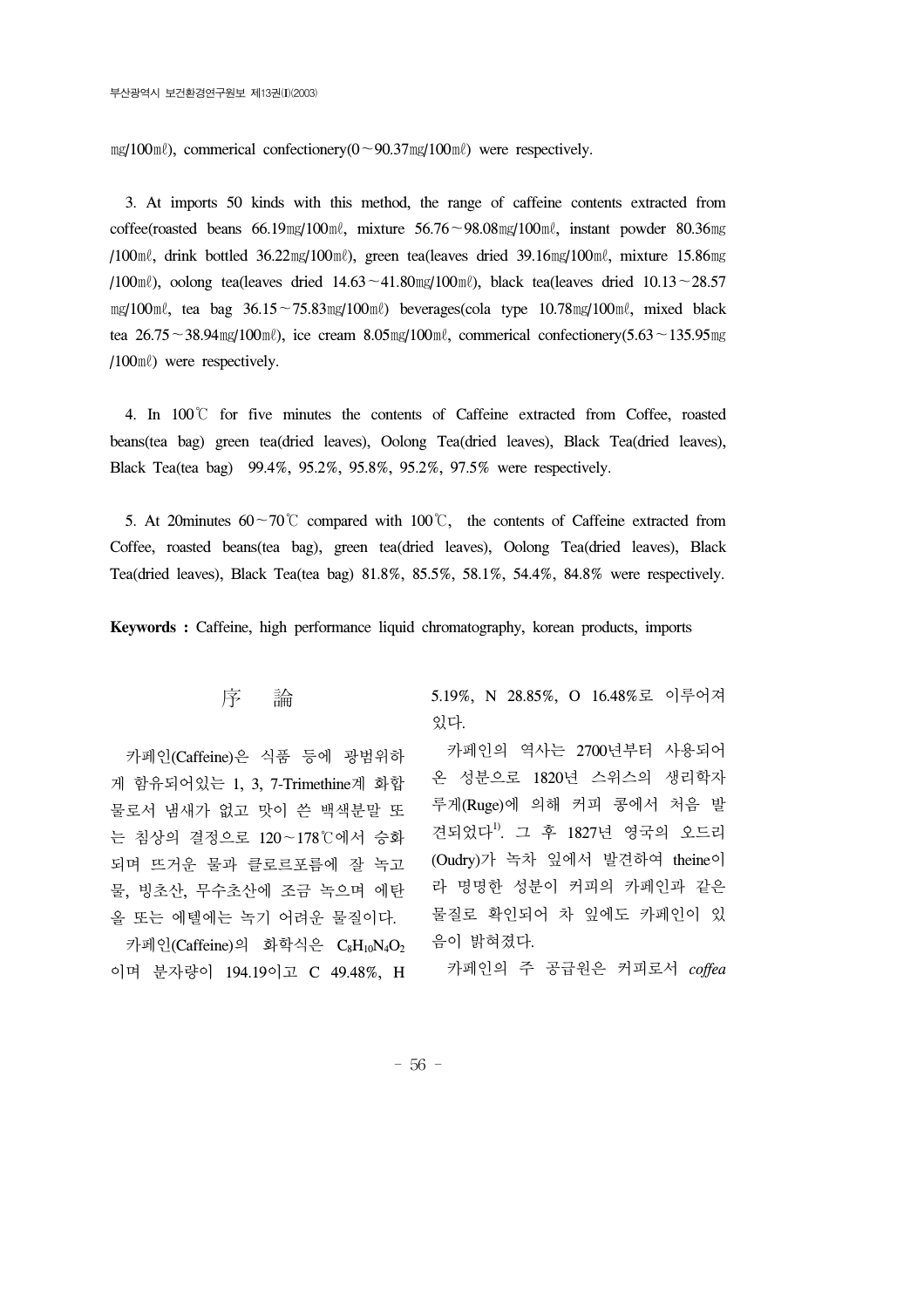*arabica*의 씨로부터 추출되며, 차는 *thea sinensis*의 잎에서 코코아는 *theo broma cacao* 의 씨에서 만들어지고, 콜라는 *cola aciminata*의 열매에서 추출된다. 2)

 카페인은 알칼로이드 성분으로서 그 작 용이 미약하긴 하나 필로폰의 주성분인 암페타민 처럼 중추신경계와 교감신경계 를 자극하는 일종의 중추신경 자극제이다. 체내에 흡수되면 부신을 자극하여 호르몬 인 아드레날린과 노르아드레날린을 분비 케 함으로써 뇌, 심장 골격근, 신장의 활 동을 항진시킨다. 먼저 심장의 근육이 자 극을 받으면 수축력이 높아지고 심박수가 늘어나며 그 결과 혈압이 오르고 맥박이 빨라진다. 다음으로 신장의 활동이 촉진되 면 수분의 배설량이 늘어나게 되어 이뇨 제의 작용도 하며, 또한 카페인은 위에 작 용하여 위산분비를 촉진시킨다.

 또한 카페인은 중추신경흥분제, 심장수 축력 증가, 위액분비 촉진, 이뇨효과등의 약리작용을 가지고 있다.

 1인당 1일 소비하는 카페인 량은 평균 50㎎이고, 카페인이 많이 포함된 식품을 소 비하는 사람의 경우 일 700㎎ 이상을 커피 나 차, 콜라, 코코아 등으로부터 섭취하고 있다. 카페인을 과량 섭취할 경우 중추신경 계에 작용하여 불안, 초조함, 신경과민, 흥 분, 불면증 등의 증상을 나타내거나 근육운 동과 관련하여 호흡이 가빠지며 심장질환 을 유발하기도 한다고 알려져 있다.<sup>3)</sup>

 임신 중에 있는 여성이 카페인을 섭취 할 경우 카페인이 태반을 통해 쉽게 전달

되고 혈액으로부터 모유로 쉽게 이행되므 로 임신 주변 기에 있는 여성에게는 카페 인이 함유된 음료와 식품의 섭취를 경고 하고 있다. 4)

 신생아의 경우에는 섭취된 카페인의 대 사가 매우 늦어 4일 가량 소요되는데 반 해 성인의 경우에는 2-6시간만에 카페인 이 대사 되어 분해된다. 5) 따라서 적은 양 의 카페인이라도 반복해서 섭취하게 되면 신생아의 혈액 중에 축적되게 된다. 그러 므로 태아나 신생아에게 가능한 나쁜 영 향을 주지 않게 하기 위해서는 임신 주변 기에 있는 여성이 카페인이 함유된 식품 이나 음료의 섭취를 가능한 한 제한해야 된다.

 일상적으로 가랑비에 옷 젖듯 자칫 중 독될 수도 있는 카페인에 대해 우리가 식 생활에서 어느정도 노출되고 있으며, 또 카페인에 대한 인지도가 낮은 어린이, 청 소년들에의 섭취 영향 등에 대한 인식을 심어주기 위해 본 연구 사업을 계획하였 다. 시료의 선정은, 최근 식품 제조 가공 기술의 발달로 종류나 형태가 점점 다양 화되고, 식생활의 변화에 따라 식품유래 특정성분들이 인체에 직․간접적으로 생 리기능 조절계에 작용하는 새로운 관점의 연구가 많음에 따라, 시중 유통되는 가공 식품<sup>6</sup>을 대상으로 하였다.

 천연 카페인은 식품첨가물로의 사용이 법적으로 허용되어 있다. 식품첨가물 공전 에서는 식품첨가물로서 천연카페인을 고 시 제 39 호(1977. 12. 31) 고미료, 착향료

- 57 -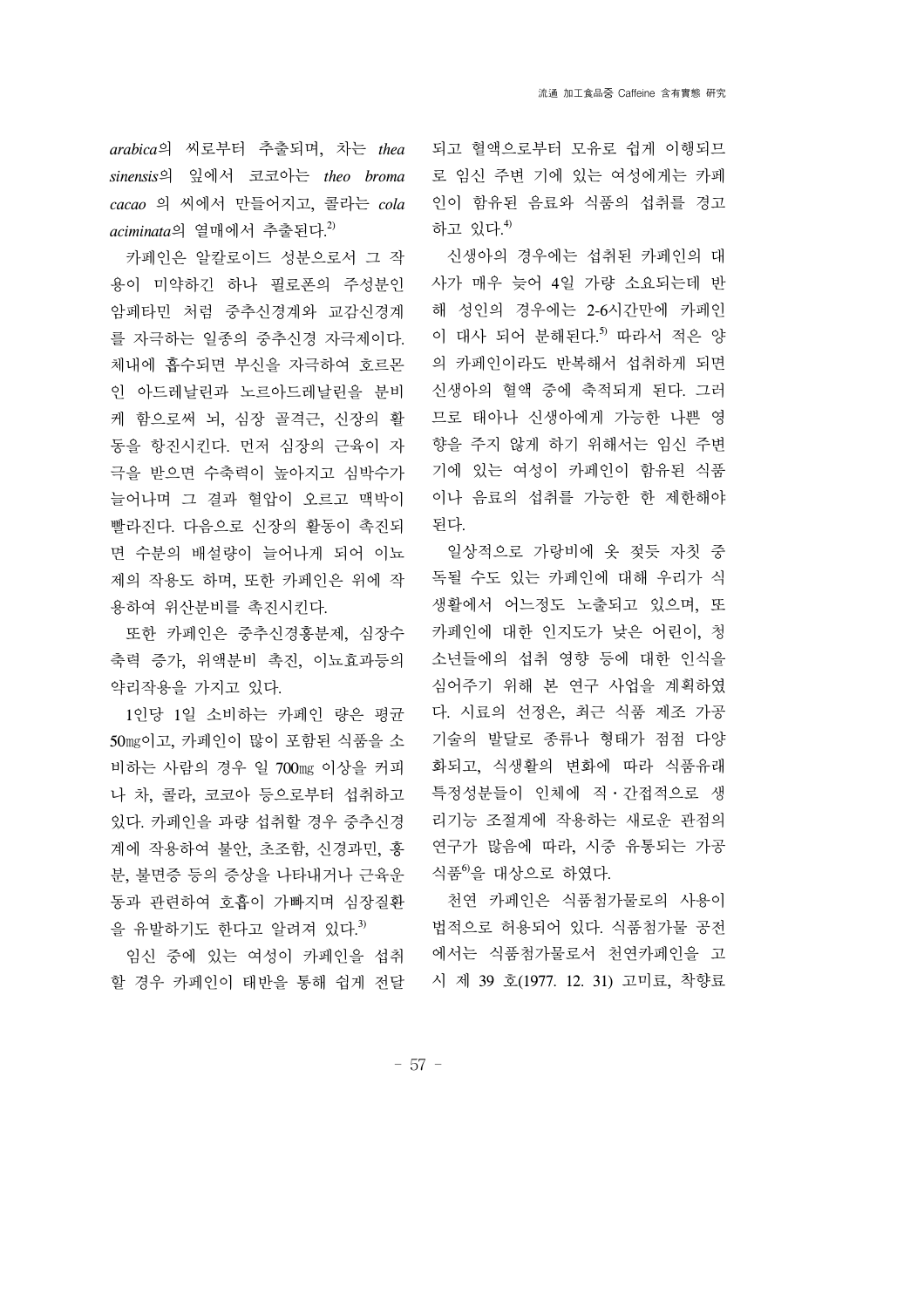함유하는 제제의 사용은 콜라형 음료에 한하며 사용량은 카페인으로서 0.015%이 하이어야 한다" 위 규정에 의해 가공식품 에서의 사용실태 및 그 사용여부 및 함량 이 허용 첨가물로서 사용기준에 적합한지 를 알아보았다.

 본 연구 결과로서 일반시민은 물론, 카 페인의 섭취에 관한 인지도가 낮으면서 주소비층인 초․중․고등 청소년에게 식 품 중의 카페인 함유 사실에 대한 인식을 부각시켜 주고, 우리나라 국민들의 카페인 식이 섭취 실태 파악의 기초자료로 활용 하며 최근 대두되고 있는 高카페인 함유 식품의 카페인 함유 표시에 대한 표시기 준 개선방안을 검토하기 위한 정보제공에 일익을 할 수 있기를 기대한다.

 그리고 원두커피, 홍차, 우롱차, 녹차의 침출온도 및 침출 시간에 따른 카페인 농 도를 알아봄으로서 시민들이 합리적인 음 용 방법에 대한 정보 제공도 함께 병행하 였다.

# 實驗材料 및 方法

#### 1. 實驗材料

 2003년 5월부터 11월 거처 부산시내 유 통되고 있는 가공식품 200건 중 국내산 150건(Table 1)과 같으며, 수입산 50건 (Table 2)와 같이 제품을 선정하여 실험하 였다.

로서 지정하고 있다. "천연카페인 및 이를 식품 공전 상 식품의 분류방법에 따라 대분류, 중분류, 소분류 즉 식품군, 식품 종, 식품유형으로 나누어 품목별로 실험 을 하였다.

#### 2. 試藥

 카페인 표준품은 Junsi Co.(Japan) 순도 98.5%의 제품을 사용하였고, acetic acid, methanol, water는 HPLC용(merck, U.S.A)을 사용하였으며 정제용 cartridge는 미리 methanol과 water로 활성화시킨 Sep-pak C18을 이용하였다.

#### 3. 機器

 본 실험에 사용한 기기는 Waters社 U.S.A HPLC-2690 UV-Detector를 이용하였다.

4. 實驗方法

1) 표준용액의 조제

위 카페인 표준품을 최종농도가 0.1∼100 ㎍/㎖ 농도로 표준용액을 조제하여 사용 하였다.

2) 시료용액의 조제

 추출 및 시료의 전처리 : 기호 음료 중 의 카페인 함량은 실제 음용 상태로 분석 하기 위해 원두커피는 티백형, 즉석으로 추출된 음료형을 선택했고, 녹차․우롱 차․홍차등의 건조된 잎狀일 경우1g을, 티 백형은 그대로, 일회용 봉지로 포장된 커 피믹스․코코아믹스 등은 한봉지를, 콜 라․액상녹차․액상 커피등 음료는 시판 되는 것을 그대로 시험 용액으로 하였다.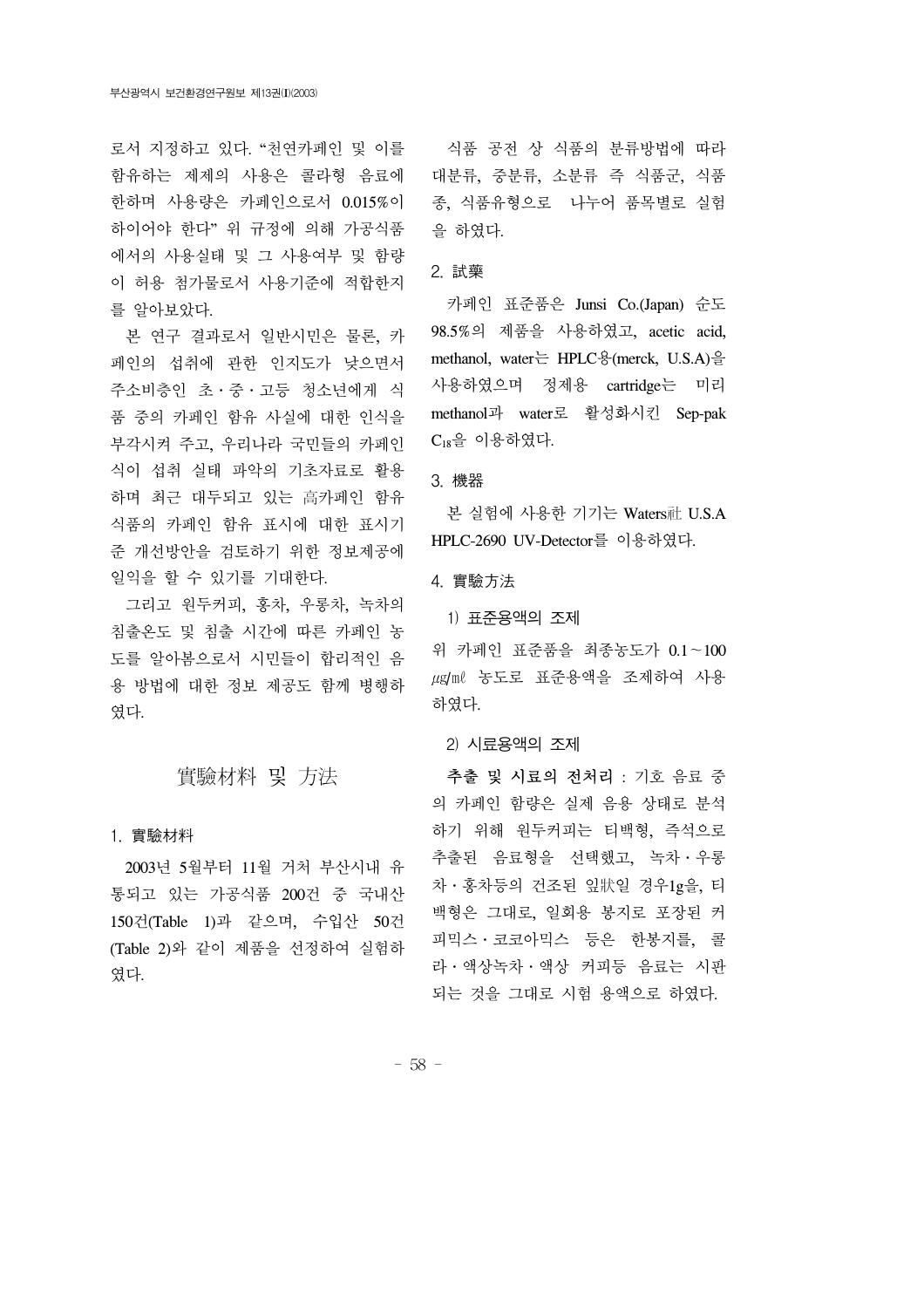| 식품군       | 식품종             | 식품유형                   | 제품형태                    | No.of          |
|-----------|-----------------|------------------------|-------------------------|----------------|
| (대분류)     | (중분류)           | (소분류)                  | (Type)                  | samples        |
| 다류        | 침출차             | 녹차(Green Tea)          | leaves dried            | 4              |
| (tea      | (soaked tea)    |                        | powdered                | 1              |
| products) |                 |                        | tea bag                 | 4              |
| =71건      |                 |                        | drink, bottled          | 4              |
|           |                 |                        | drink, caned            | 3              |
|           |                 | 우롱차(Oolong Tea)        | drink, caned            | 1              |
|           |                 | 기타단일침출차                | Duch'ung(Tea bag)       | $\mathbf 1$    |
|           |                 |                        | Persimmon leaf(Tea bag) | 1              |
|           |                 |                        | Dunggulle(Tea bag)      | $\mathbf{1}$   |
|           |                 | 혼합침출차                  | mixture of green tea    | 3              |
|           |                 | (mixture soaked tea)   | and roasted brown rice  |                |
|           |                 |                        | jasmine(Tea bag)        | $\mathbf 1$    |
|           |                 |                        | herb tonic(Tea bag)     | 1              |
|           | 추출차             | 고형추출차                  | herb black tea(허브홍차)    | $\mathbf{1}$   |
|           | (extracted tea) | (solid extracted tea)  | Plum Tea(갓딴매실차)         | 1              |
|           |                 |                        | peach blacktea(복숭아홍차)   | $\overline{2}$ |
|           |                 |                        | arrowroot tea(아이스칡차)    | 1              |
|           |                 |                        | cherryblacktea(체리홍차)    | 1              |
|           |                 |                        | lemon blacktea(레몬홍차)    | $\mathbf{1}$   |
|           |                 |                        | ginger blacktea(생강홍차)   | 1              |
|           |                 |                        | chinese quince          | $\mathbf{1}$   |
|           |                 |                        | black tea(모과홍차)         |                |
|           |                 |                        | ssanghwa tea(쌍화차)       | 1              |
|           |                 |                        | gungchung tea(궁중차)      | $\mathbf{1}$   |
|           |                 | 액상추출차                  | lipton lemon tea        | 1              |
|           |                 | (liquid extracted tea) | citron tea(유자차)         | 1              |
|           |                 |                        | 네스티                     | 1              |
|           |                 |                        | 실론티                     | $\mathbf{1}$   |
|           |                 | 분말차                    | pineneedles tea(솔잎차)    | 1              |
|           |                 | (powdered tea)         | job's tears tea(율무차)    | $\mathbf{1}$   |
|           |                 |                        | greentea lemonaid(레몬녹차) | $\mathbf{1}$   |
|           | 커피(coffee)      | 볶은원두커피                 | extracted coffee maker  | 2              |
|           |                 | (roasted beans)        | (업소 즉석판매용)              |                |
|           |                 |                        | tea bag                 | $\overline{2}$ |
|           |                 | 조제커피                   | mixture                 | 9              |
|           |                 | (instant powder)       | mixture(ice coffee)     | 1              |
|           |                 |                        | dicaffeinated           | 1              |
|           |                 |                        | instant powder          | $\overline{c}$ |
|           |                 | 액상커피(drink)            | drink,canned            | 5              |
|           |                 | 자판기커피                  | strong tea coffee       | $\overline{2}$ |
|           |                 | (vending instant)      | mild coffee             | $\overline{4}$ |

Table 1. Foods collected from 8 provinces for analysis-Korean products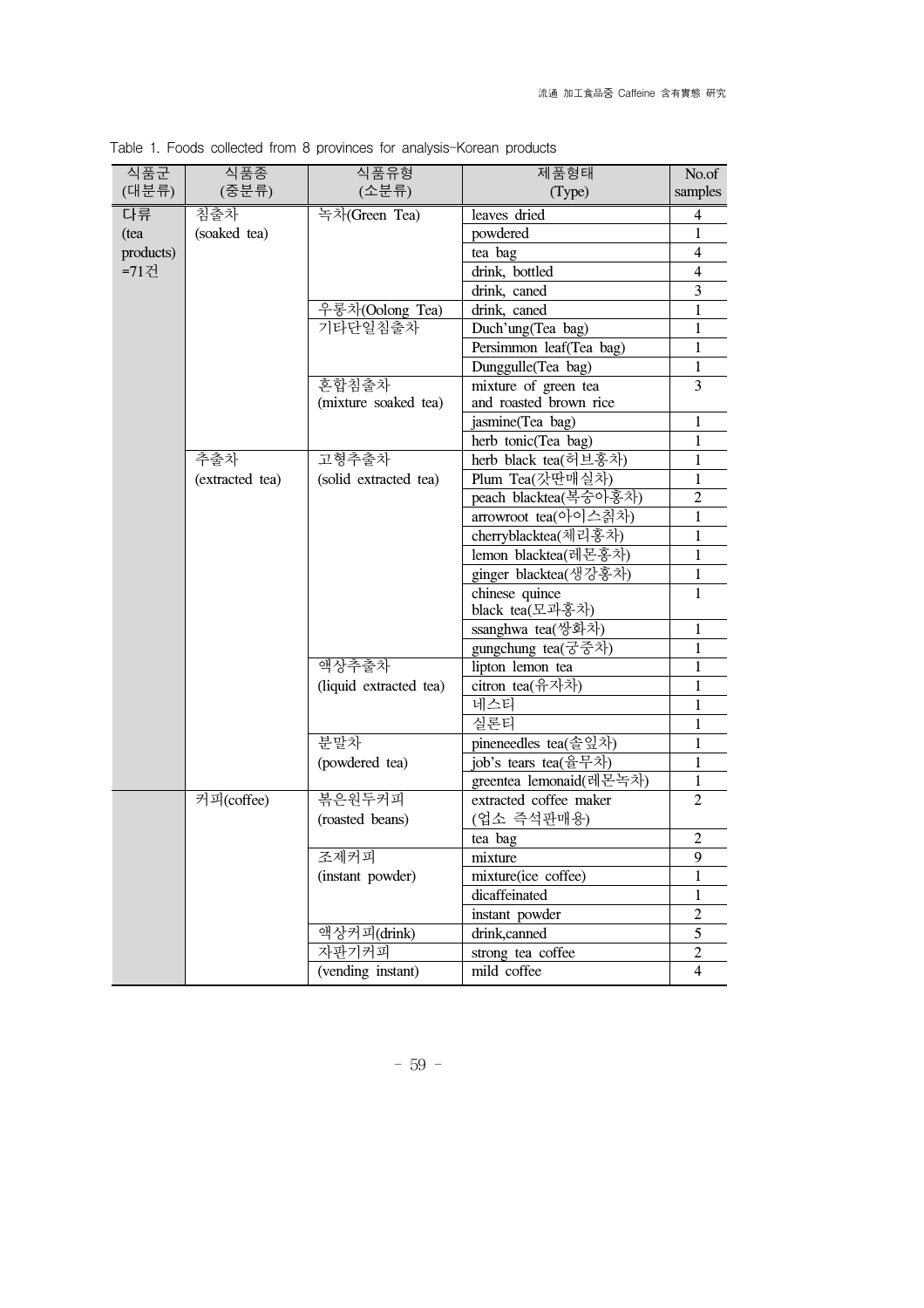| 식품군                 | 식품종                           | 식품유형                   | 제품형태                    | No. of         |
|---------------------|-------------------------------|------------------------|-------------------------|----------------|
| (대분류)               | (중분류)                         | (소분류)                  | (Type)                  | samples        |
| 음료류                 | 과실 · 채소음료류                    | 과실음료                   | fruits beverage         | 4              |
| (beverage)          | (fruits · vegetable beverage) | (fruits beverage)      |                         |                |
| =22건                | 탄산음료류                         | 착향 탄산음료                | 콜라형음료(cola)             | 6              |
|                     | (carbonated drink)            | (carbonated drink)     | 탄산음료(non cola)          | 3              |
|                     | 기타음료(othersdrink)             | 혼합음료(mixed drink)      | 혼합음료(mixed drink)       | 6              |
|                     |                               |                        | 박카스병형 음료                | $\overline{2}$ |
|                     |                               |                        | 에너지 음료                  | 1              |
| 아이스크림               | 아이스크림류                        | 아이스크림(Ice cream)       | Ice cream, 12% milk fat | 1              |
| 제품류                 | (Ice cream)                   |                        | Ice cream, 8% milk fat  | 1              |
| <i>(icecream</i>    |                               | 아이스밀크(Ice milk)        | Ice milk                | 1              |
| products)           |                               |                        | Ice milk,coffee         | $\overline{2}$ |
| =18건                |                               | 사베트(sherbet)           | sherbet,coffee          | 3              |
|                     |                               |                        | sherbet, chocolate      | $\overline{2}$ |
|                     |                               | 빙과류(frozensweets)      | frozen sweets,coffee    | 5              |
|                     |                               |                        | frozen sweets           | 3              |
| 과자류                 | 빵류(bread)                     | 케이크류(cake)             | cake,coffee             | 1              |
| (confection)        | 건과류(dryconfectionery)         | 비스킷류(biscuit)          | biscuit, chocolate      | 1              |
| =19건                |                               |                        | biscuit, coffee         | 1              |
|                     |                               | 기타건과류(others)          | popcorn,coffee          | 1              |
|                     |                               |                        | 견과류가공품,coffee           | 1              |
|                     | 캔디류(candy)                    | 캔디(candy)              | candy,coffee            | $\overline{2}$ |
|                     | 초콜릿류(chocolate)               | 초콜릿(chocolate)         | chocolate, coffee       | 1              |
|                     |                               |                        | chocolate               | $\overline{2}$ |
|                     |                               | 준초콜릿(metachocolate)    | metachocolate           | $\overline{2}$ |
|                     |                               |                        | metachocolate,syrup     | 1              |
|                     |                               | 초콜릿가공품                 | chocolate bar           | 3              |
|                     |                               | (processed chocolate)  | chocolate powder        | 1              |
|                     |                               |                        | chocolate others        | 1              |
|                     | 껌(chewing gum)                | chewing gum            | chewing gum,coffee      | 1              |
| 유가공품                | 가공유류                          | 가공유류                   | milk product, coffee    | $\overline{2}$ |
| milkproducts<br>=7건 | (processed milk)              | (processed milk)       | milk product, chocolate | 5              |
| 홍삼차류                | 홍삼음료                          | 가용성홍삼성분                | drink                   | 4              |
| red ginseng         | (red ginseng beverage)        | 사용제품                   | granular                | 1              |
| =5건                 |                               |                        |                         |                |
| 건강                  | 효모식품(yeastfood)               | 건조효모가공식품               | dehydrated yeastfood    | 1              |
| 보조식품                | 조류식품(algaefood)               | 클로렐라가공식품               | capsule type            | 1              |
| (health             | 식물추출물발효식품                     | fermented food         | drink type              | 1              |
| food)=5건            | 알로에식품(aloefood)               | 알로에분말가공식품              | pills type              | $\overline{2}$ |
| 특수영양                | 영양보충용식품                       | 영양보충용식품                | granular                | $\overline{2}$ |
| specificnutrition   | (nutrition supplement)        | (nutrition supplement) | drink                   | 1              |
| =3건                 |                               |                        |                         |                |
|                     |                               |                        |                         |                |

Table 1. Foods collected from 8 provinces for analysis-Korean products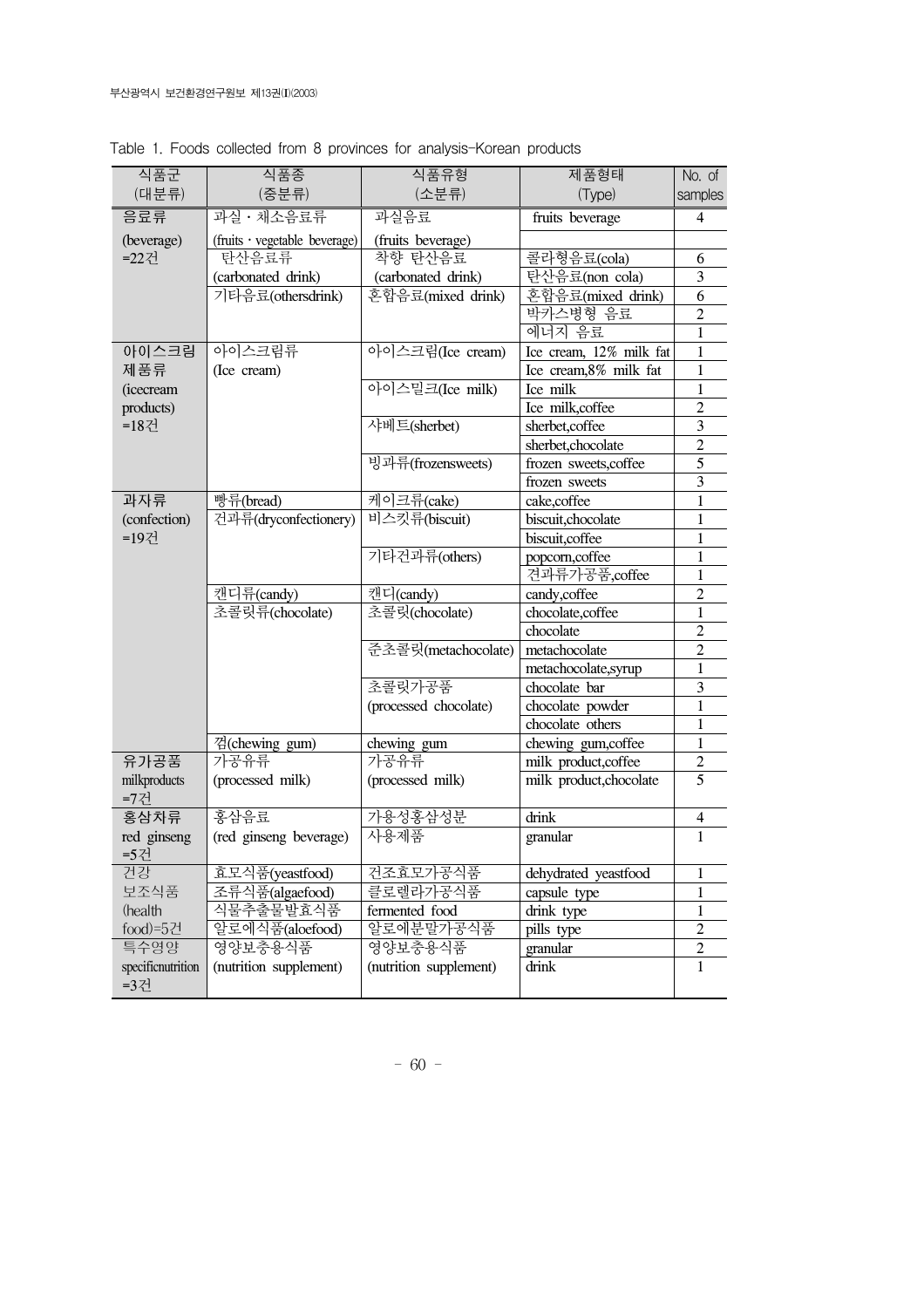| 식품군<br>(대분류) | 식품종<br>(중분류)          | 식품유형<br>(소분류)        | 제품형태<br>(Type)         | No.of<br>samples | 제조원<br>(수입국) |
|--------------|-----------------------|----------------------|------------------------|------------------|--------------|
| 다류           | 침출차                   | 녹차(Green Tea)        | leaves dried           | $\mathbf{1}$     | 중국           |
| (tea         | (soaked               | 우롱차(Oolong Tea)      | leaves dried           | $\overline{4}$   | 중국           |
| products)    | tea)                  | 홍차(Black tea)        | leaves dried           | $\mathbf{1}$     | 중국           |
| =21건         |                       |                      | leaves dried           | $\mathbf{1}$     | 말레이지아        |
|              |                       |                      | leaves dried           | $\mathbf{1}$     | 즈리랑카         |
|              |                       |                      | Tea bag                | $\overline{2}$   | 스리랑카         |
|              |                       |                      | Tea bag                | $\mathbf{1}$     | 인도           |
|              |                       |                      | Tea bag                | $\overline{2}$   | 영국           |
|              |                       | 기타단일침출차              | rouibos(Tea bag)       | $\mathbf{1}$     | 남아공          |
|              |                       | 혼합침출차                | mixture of green tea   | $\mathbf{1}$     | 일본           |
|              |                       | (mixture soaked tea) | and roasted brown rice |                  |              |
|              | 커피                    | 볶은원두커피               | granular               | $\mathbf{1}$     | 미국           |
|              | (coffee)              | (roasted beans)      |                        |                  |              |
|              |                       | 조제커피                 | granular               | $\mathbf{1}$     | 브라질          |
|              |                       | (instant powder)     | mixture                | $\mathbf{1}$     | 미국           |
|              |                       |                      | mixture                | $\mathbf{1}$     | 네덜란드         |
|              |                       |                      | mixture                | $\mathbf{1}$     | 싱가포르         |
|              |                       | 액상커피(drink,canned)   | drink, bottle          | $\mathbf{1}$     | 미국           |
| 음료류          | $\overline{4}$ 실 · 채소 | 채소쥬스                 | vegetable juice        | $\mathbf{1}$     | 미국           |
| (beverage)   | 음료류                   | (vegetable juice)    |                        |                  |              |
| =5건          | 탄산                    | 착향 탄산음료              | 콜라형음료(cola)            | $\mathbf{1}$     | 캐나다          |
|              | 음료류                   | (carbonated drink)   | 탄산음료(non cola)         | $\mathbf{1}$     | 미국           |
|              | 분말음료                  | 분말음료(powdered tea)   | 말차(mixed greentea)     | $\overline{2}$   | 일본           |
| 빙과류=1건       | 슬러쉬형                  | 카페쿨카타                | slush type             | $\mathbf{1}$     | 미국           |
| 과자류          | 건과류                   | 비스킷류                 | biscuit, chocolate     | $\mathbf{1}$     | 브라질          |
| (confection) | 캔디류                   | 캔디(candy)            | candy, coffee          | $\mathbf{1}$     | 인도네시아        |
| =23건         | (candy)               |                      | candy, coffee          | $\mathbf{1}$     | 필리핀          |
|              |                       |                      | candy, coffee          | $\mathbf{1}$     | 일본           |
|              |                       |                      | candy, coffee          | $\mathbf{1}$     | 스페인          |
|              |                       |                      | candy, coffee          | $\mathbf{1}$     | 독일           |
|              |                       |                      | candy, green tea       | $\mathbf{1}$     | 태국           |
|              |                       |                      | candy, green tea       | $\mathbf{1}$     | 일본           |
|              | 초콜릿류                  | 초콜릿                  | chocolate, coffee      | $\mathbf{1}$     | 벨기에          |
|              |                       |                      | chocolate, coffee      | $\mathbf{1}$     | 일본           |
|              |                       |                      | chocolate, coffee      | $\overline{2}$   | 독일           |
|              |                       |                      | chocolate, coffee      | $\mathbf{1}$     | 브라질          |
|              |                       |                      | chocolate              | $\mathbf{1}$     | 미국           |
|              |                       |                      | chocolate              | $\mathbf{1}$     | 캐나다          |
|              |                       | 준초콜릿                 | metachocolate,syrup    | $\mathbf{1}$     | 미국           |
|              |                       |                      | metachocolate          | $\overline{4}$   | 일본           |
|              |                       | 초콜릿가공품               | chocolate, bar         | $\overline{2}$   | 호주           |
|              |                       | 코코아분말                | cocoa powder           | $\mathbf{1}$     | 미국           |

Table 2. Foods collected from 4 provinces for analysis-Imports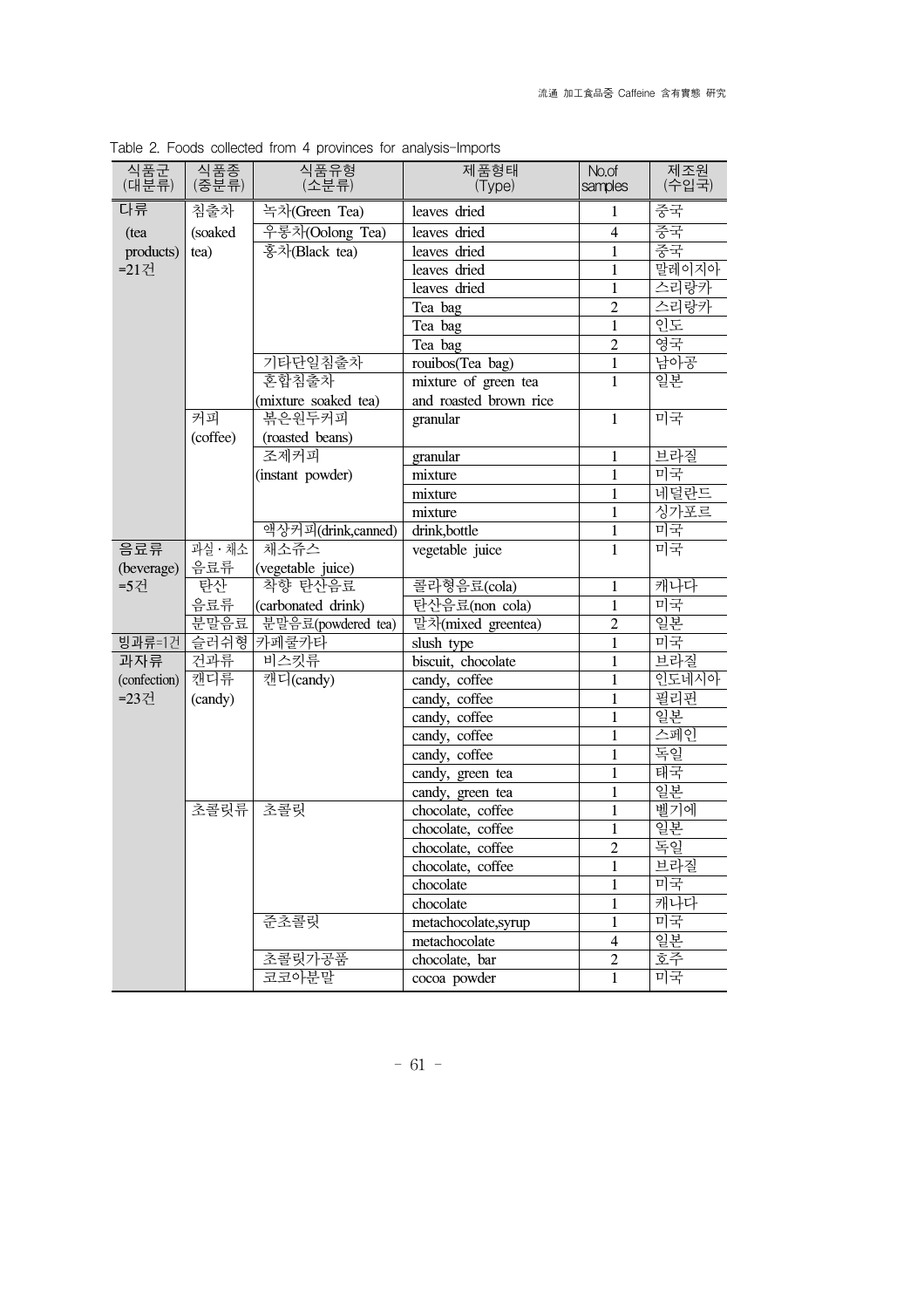료로 하였고, 초콜릿․사탕․케익류는 그 대로 취하여 물에 녹인후 시험하였다.

 고형, 분말형, 가루형, 건조된 잎형, 티 백형 등의 시료는 물에 녹인 후 추출했고, 콜라형음료등 액상의 경우는 시판 그대로 를 사용하였다.

 카페인 함량은 액상이거나 침출시킨 것 은 100㎖당 함량을 계산하였고, 원형이 고 체 상일 경우는 100g당 함량으로 나타내 었다.

 시험용액 조제 **:** 위 시료 전 처리 액 10㎖를 Sep-pak C18에 흡착시킨 후 물 10 ㎖로 세척하고 이동상 용매 20㎖로 용출 하여 시료용액으로 하였다.

### 3) 시험조작

 표준용액과 시료용액을 0.45㎛ membrane filter로 여과하여 Table 3과 같은 조건으로 HPLC(Waters Co. U.S.A) 뷰석<sup>7)</sup> 하였다.

#### 4) 회수율 측정

Table 3. Analysis condition of HPLC

 아이스크림 및 빙과는 녹인 후 실험 시 다, 아이스크림, 우유, 감잎차에 첨가하여 시료와 동일하게 전처리 후 HPLC로 분석 하여 회수율을 측정하였다.

#### 5) 침출 조건의 변화

 차를 끓여 먹는 물의 온도와 시간에 따 라 용출 되는 카페인 량을 비교하였다. 원 두커피(tea bag), 설록차(dried leaves), 우롱 차(dried leaves), 홍차2건(dried leaves, tea bag)을 대상으로 침출 시간은 1분, 2분, 3 분, 4분, 5분, 10분, 20분으로 변화시켰고, 침출 온도는 온탕(60∼70℃) 과 열탕(10 0℃)의 조건에서 용출된 카페인을 분석하 였다.

## 結果 및 考察

1. 회수율 검토

 카페인 표준용액을 탈카페인 커피, 사이 페인 커피, 사이다, 아이스크림, 우유, 감잎 카페인 표준용액을 탈카페인 커피, 사이 다, 아이스크림, 우유, 감잎차에 첨가하여 회수율을 검토한 결과 Table 4와 같이 탈카

| Item             | Condition                                     |
|------------------|-----------------------------------------------|
| Column           | $\mu$ -Bondapak C <sub>18</sub> (3.9 × 150mm) |
| Detector         | <b>UV 280nm</b>                               |
| Mobil phase      | Methanol: Acetic acid: Water                  |
|                  | (20:1:79)                                     |
| Flow rate        | $1.0$ m $\ell$ /min                           |
| Injection volumn | $10 \mu \ell$                                 |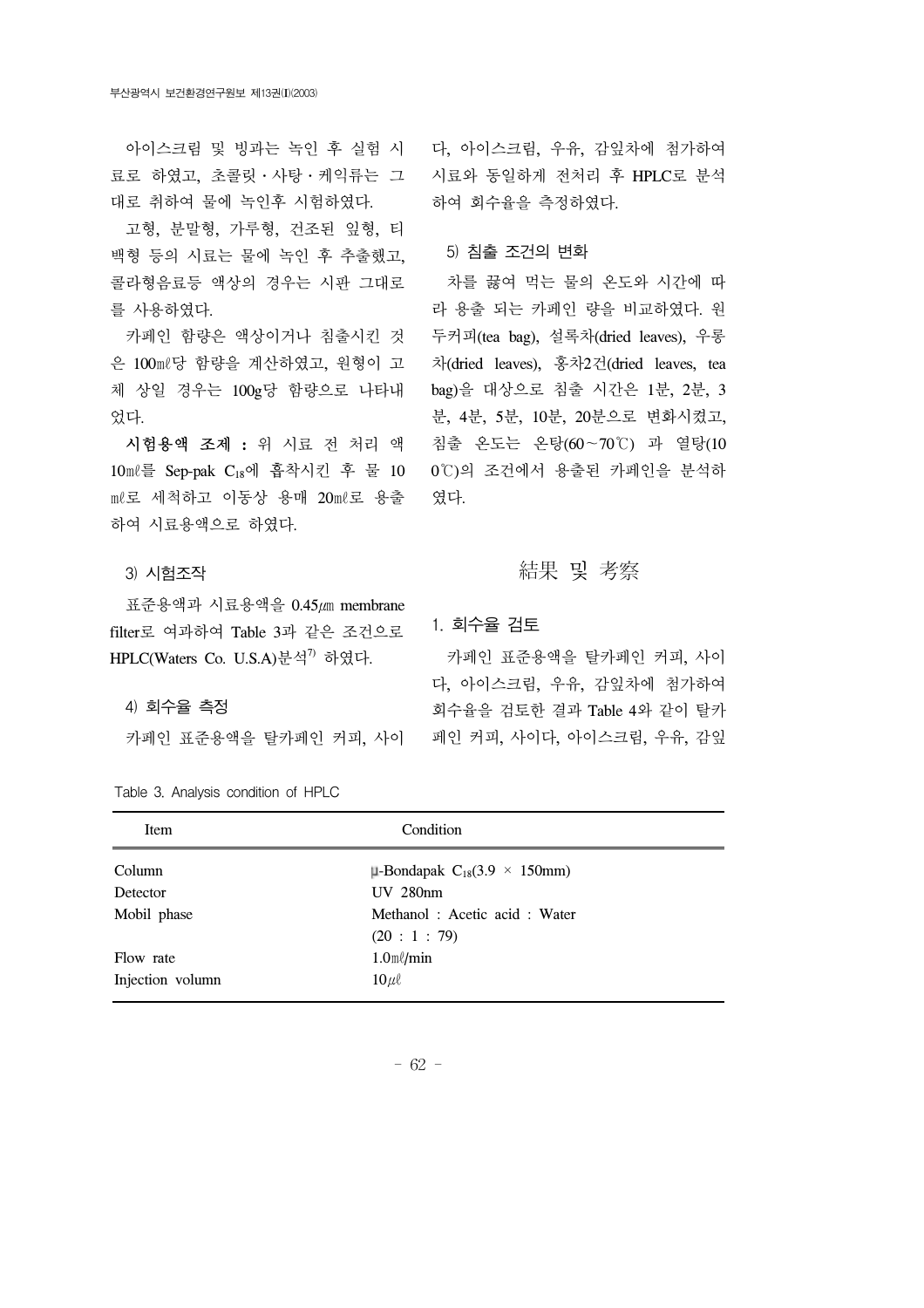차는 각각 99.0%, 99.5%, 98.3%, 99.0%, 및 99.5% 의 양호한 결과를 얻었다.

- 2. 대상식품의 카페인 함량
- □ 국내산 가공식품
- A. 다류(계 : 71건)
	- 1) 다류> 침출차(25건)
	- (1) 다류> 침출차> 단일 침출차> 녹차 (16건)
	- □ 잎차(leaves dried) 4건 : 9.39∼ 30.26㎎/100㎖(평균 20.15㎎/100㎖)
	- □ 가루녹차 1건 : 11.51㎎/100㎖
	- □ 액상 설록차(bottled) 4건 : 5.91∼ 14.65㎎/100㎖(평균 8.57㎎/100㎖)
	- □ 액상 설록차(canned) 3건 : 5.97∼ 12.92㎎/100㎖(평균 8.29㎎/100㎖)
	- □ 설록차(tea bag) 4건 : 15.92∼29.75 mg/100ml(평균 25.68mg/100ml)
	- (2) 다류> 침출차> 단일 침출차> 우롱 차(1건)
	- □ 액상 우롱차(canned) 1건 : 13.99㎎ /100㎖
- (3) 다류> 침출차> 단일 침출차> 기타 단일침출차(3건)
- □ 두충차(duch'ung tea) 1건 : 0/100㎖
- □ 감잎차(persimmon tea) 1건 : 0㎎ /100㎖
- □ 둥글레차(dunggulle tea) 1건 : 0㎎ /100㎖
- (4) 다류> 침출차> 단일 침출차> 혼합 침출차(5건)
	- □ 현미녹차(mixture of green tea & roasted brown rice) 3건 : 14.98∼ 16.11mg/100ml (평균 15.65mg/100ml)
	- □ 쟈스민차(jasmine tea) 1건 : 18.48 ㎎/100㎖
	- □ 허브차(herb tonic tea) 1건 : 0㎎ /100㎖
- 2) 다류> 추출차(18건)
- (1) 다류> 추출차> 고형 추출차(11건)
- □ 허브홍차(herb black tea) 1건 : 13.82㎎/100㎖
- □ 갓딴매실차(plum tea) 1건 : 0mg /100㎖
- □ 복숭아홍차(peach black tea) 2건 :

Table 4. Recovery rates of caffeine added to the foods

| <b>Samples</b>         | $Recoveries(mean \pm S.D)$ |
|------------------------|----------------------------|
| Coffee (decaffienated) | $99.0 \pm 0.21$            |
| Cider                  | $99.5 \pm 0.16$            |
| Ice cream              | $98.3 \pm 0.51$            |
| Milk                   | $99.0 \pm 0.21$            |
| Persimon leaves tea    | $99.5 \pm 0.34$            |

S.D. : Standard Deviation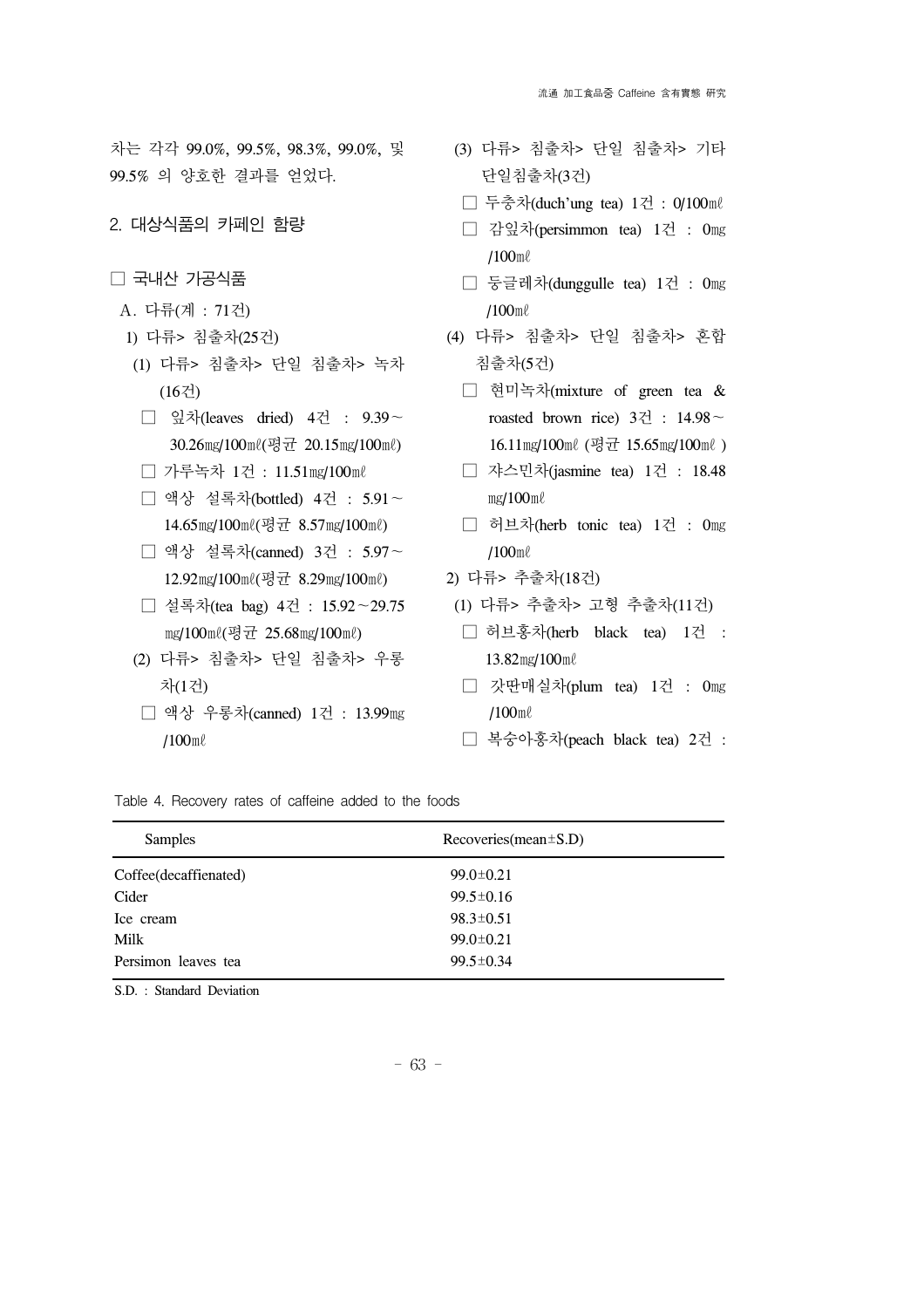2.26∼3.77㎎/100㎖ (평균 3.02㎎ /100㎖ )

- □ 아이스칡차(arrowroot tea) 1건 : 0 ㎎/100㎖
- □ 체리홍차(cherry black tea) 1건 : 2.29㎎/100㎖
- □ 레몬홍차(lemon black tea) 1건 : 2.01㎎/100㎖
- □ 생강홍차(ginger black tea) 1건 : 2.04㎎/100㎖
- □ 모과홍차(chinese quince black tea) 1건 : 2.81㎎/100㎖
- □ 쌍화차(ssanghwa tea) 1건 : 0㎎/100㎖
- □ 궁중차(gungchung tea) 1건 : 0㎎ /100㎖
- (2) 다류> 추출차> 액상 추출차(4건)
- □ 립톤아이스티(lipton lemon tea) 1건 : 3.04㎎/100㎖
- □ 네스티(herb black tea) 1건 : 4.11㎎ /100㎖
- □ 실론티(herb black tea) 1건 : 8.61㎎ /100㎖
- □ 유자차(citron tea) 1건 : 0㎎/100㎖
- (3) 다류> 추출차> 분말차(3건)
- □ 솔잎차(pineneedles tea) 1건 : 0㎎ /100㎖
- □ 율무차(job's tearstea) 1건 : 0㎎/100㎖
- □ 레몬녹차(greentea lemonaid) 1건 : 2.84㎎/100㎖
- 3) 다류> 커피(28건)
- (1) 다류> 커피> 볶은원두커피(4건)
- □ 업소즉석판매(extracted coffee maker) 2건 : 40.41∼80.03㎎/100㎖ (평  $\pm 60.22$ mg/100ml)
- □ 원두커피(tea bag) 2건 : 65.94∼ 71.00㎎/100㎖(평균 68.47㎎/100㎖)
- (2) 다류> 커피> 조제커피(13건)
- □ 커피믹스(mixture) 9건 : 33.36∼ 90.59㎎/100㎖(평균 61.85㎎/100㎖)
- □ 커피믹스(ice coffee) 1건 : 105.32 ㎎/100㎖
- □ 탈카페인커피(dicaffeinated) 1건 : 4.85㎎/100㎖
- □ 커피(instant powder) 2건 : 68.19∼ 79.95㎎/100㎖(평균 74.07㎎/100㎖)
- (3) 다류> 커피> 액상커피(5건)
- □ 커피(drink, canned) 5건 : 29.87∼ 68.89㎎/100㎖(평균 48.24㎎/100㎖)
- (4) 다류> 커피> 자동판매기 커피(6건)
- $\Box$  vending instant-strong tea coffee 2 건 : 127.46∼129.99㎎/100㎖(평균 128.73㎎/100㎖)
- □ vending instant∼mild coffee 4건 : 103.51∼120.64㎎/100㎖(평균 109.14㎎/100㎖)

B. 음료류(계 : 22건 )

- 1) 음료류> 과실․채소음료류(4건)
- (1) 음료류> 과실․채소음료> 과실음 료(4건)
- □ 과실음료(fruits beverage) 4건 : 0㎎ /100㎖
- 64 -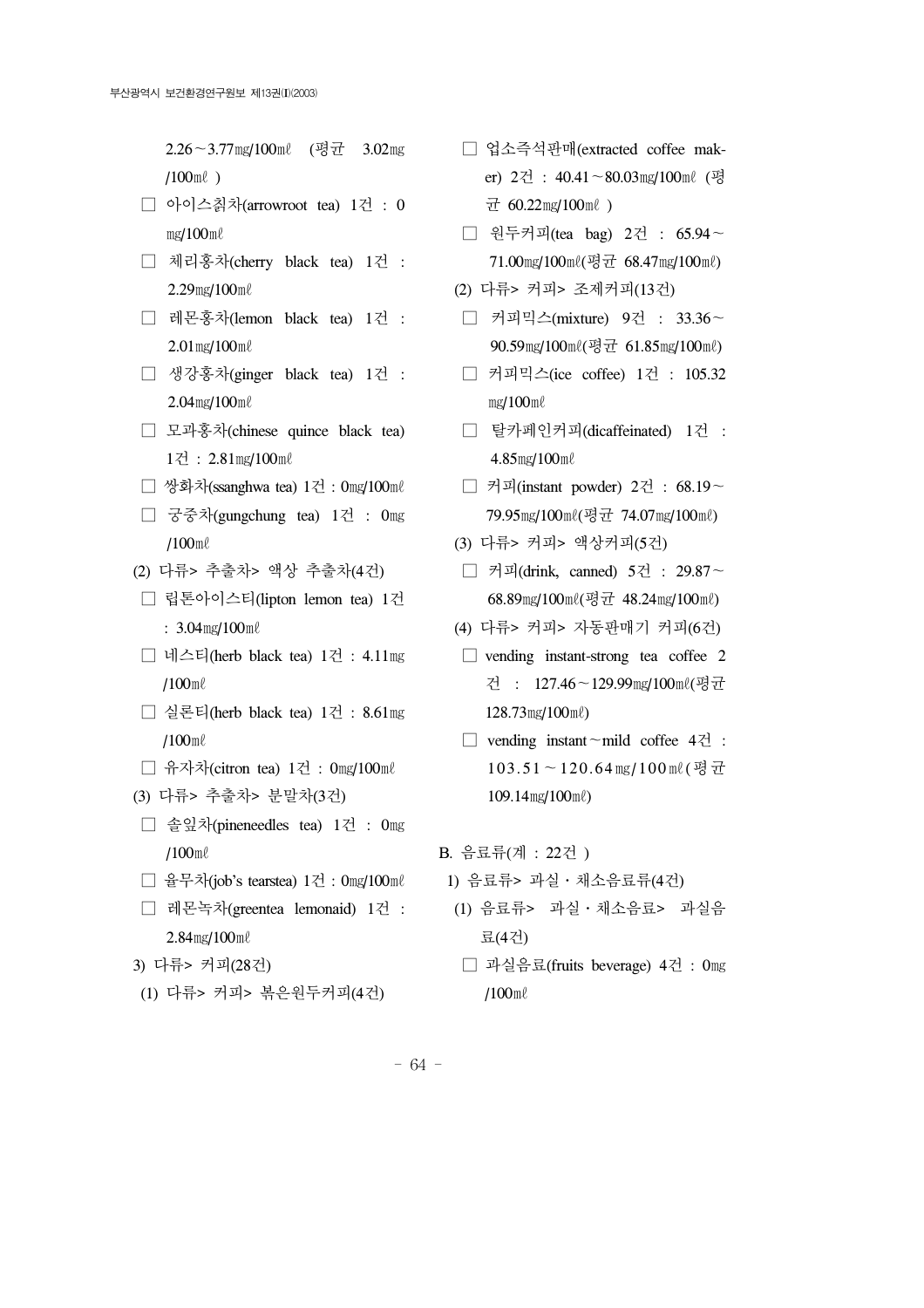- 2) 음료류> 탄산음료류
- (1) 음료류> 탄산음료류> 착향탄산음 료(9건)
- □ 콜라형음료(cola) 6건 : 11.73∼ 12.67㎎/100㎖(평균 12.18㎎/100㎖)
- □ 비콜라형음료(non cola) 3건 : 0㎎ /100㎖
- 3) 음료류> 기타음료류(9건)
	- □ 혼합음료(mixed drink) 6건 : 0㎎ /100㎖
	- □ 박카스병형음료 2건 : 0㎎/100㎖
	- □ 에너지음료 1건 : 0㎎/100㎖
- C. 아이스크림류(계 : 18건 )
	- 1) 아이스크림제품류> 아이스크림류(10 건)
	- (1) 아이스크림제품류> 아이스크림류> 아이스크림(2건)
	- □ 아이스크림, 12% milk fat 1건 : 3.99㎎/100㎖
	- □ 아이스크림, 8% milk fat 1건 : 16.49㎎/100㎖
	- (2) 아이스크림제품류> 아이스크림류> 아이스밀크(3건)
	- □ 아이스밀크, ice milk 1건 : 0㎎/100㎖
	- □ 아이스밀크, ice milk, coffee 2건 : 4.45∼28.49㎎/100㎖(평균 16.47㎎/ 100㎖)
	- (3) 아이스크림제품류> 아이스크림류> 샤베트(5건)
	- □ 샤베트, sherbet, coffee 3건 : 23.12∼

28.47㎎/100㎖(평균 25.69㎎/100㎖)

- □ 샤베트, sherbet, chocolate 2건 : 0 ㎎/100㎖
- 2) 아이스크림제품류> 빙과류(8건)
- □ 빙과류, frozen sweets, coffee 5건 : 1.48∼24.79㎎/100㎖(평균 17.72㎎ /100㎖)
- □ 빙과류, frozen sweets 3건 : 0㎎ /100㎖
- D. 과자류(계 : 19건 )
- 1) 과자류> 빵류(1건)
- (1) 과자류> 빵류> 케이크류(1건)
- □ 케이크, coffee 1건 : 15.37㎎/100g
- 2) 과자류> 건과류(4건)
- (1) 과자류> 건과류> 비스킷류(2건)
- □ 비스킷, coffee 1건 : 38.62㎎/100g
- □ 비스킷, cholate 1건 : 2.36㎎/100g
- (2) 과자류> 건과류> 기타건과류(2건)
- $\Box$  popcorn, coffee  $1\overline{Z}$  : 52.44 $mg/100g$
- □ 견과류가공품, coffee 1건 : 32.01㎎ /100g
- 3) 과자류> 캔디류(2건)
- (1) 과자류> 캔디류> 캔디(2건)
- □ 캔디, coffee 2건 : 25.73∼58.74㎎ /100g(평균 42.24㎎/100g)
- 4) 과자류> 초콜릿류(11건)
- (1) 과자류> 초콜릿류> 초콜릿(3건)
- □ 초콜릿, coffee 1건 : 90.37㎎/100g
- □ 초콜릿, 2건 : 0∼44.03㎎/100g(평  $\pm 22.02$  mg/100g)
- (2) 과자류> 초콜릿류> 준초콜릿(3건)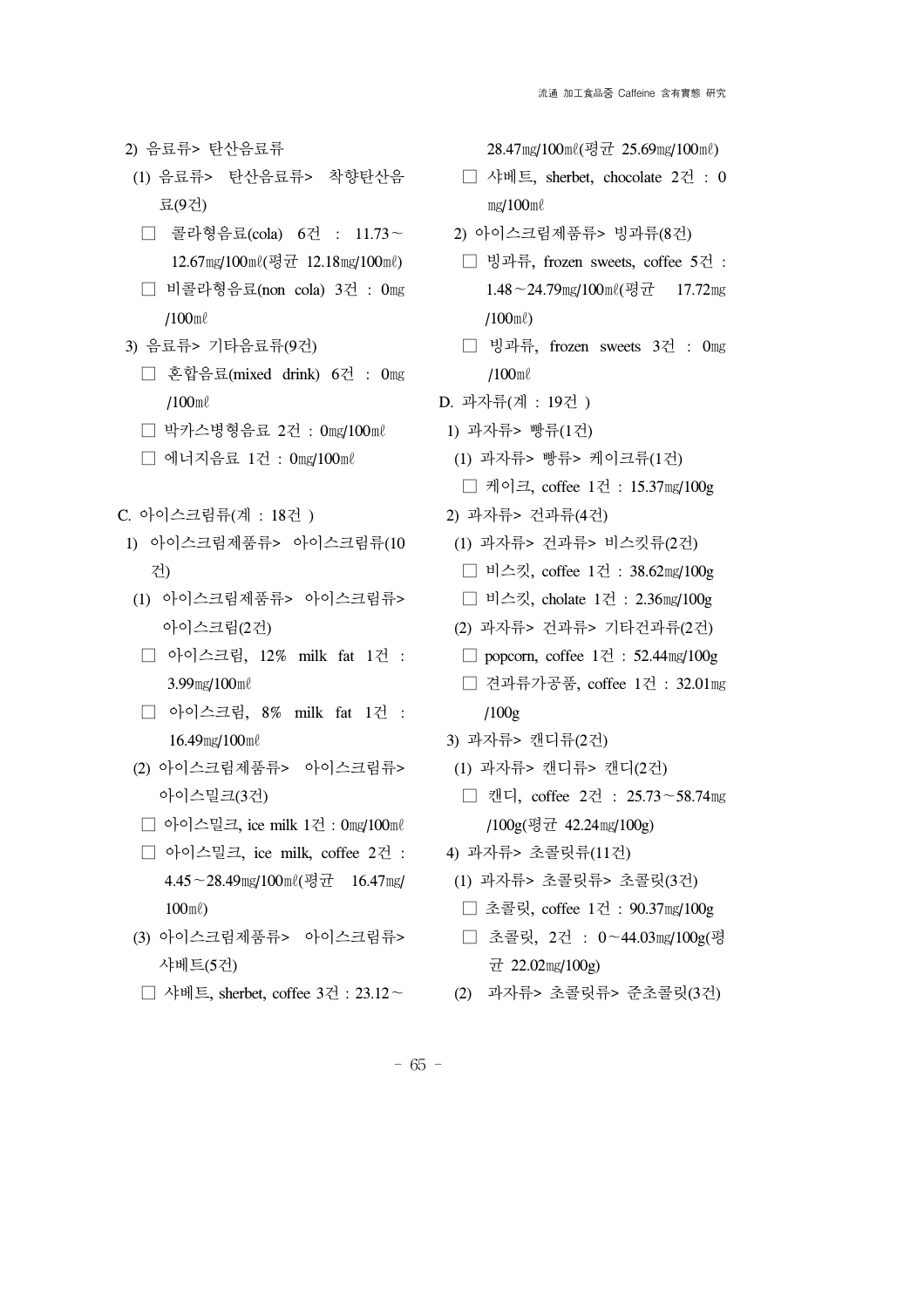- □ 준초콜릿, syrup 1건 : 30.8㎎/100g
- □ 준초콜릿, 2건 : 2.83∼6.71㎎/100g (평균 4.77㎎/100g)
- (3) 과자류> 초콜릿류> 초콜릿가공품(5건)
- □ 초콜릿가공품, cholate bar 3건 : 10.28∼14.76㎎/100g(평균 12.84㎎  $(100g)$
- □ 초콜릿가공품, cholate powder 1건 : 4.25㎎/100g
- □ 초콜릿가공품 1건 : 11.48㎎/100g
- 5) 과자류> 껌류(1건)
	- □ 껌 1건 : 21.63㎎/100g
- E. 유가공품류(계 : 7건 )
- 1) 유가공품류> 가공유류(7건)
- (1) 유가공품류> 가공유류> 가공유(7건)
- □ 가공유, coffee 2건 : 9.76∼16.27㎎ /100㎖(평균 13.02㎎/100㎖)
- □ 가공유, cholate 5건 : 0∼4.33㎎ /100㎖(평균 0.87㎎/100㎖)
- F. 홍삼차류(계 : 5건 )
- 1) 홍삼차류> 홍삼음료(5건)
- (1) 홍삼차류> 홍삼음료> 가용성홍삼 성분사용제품(5건)
- □ 가용성홍삼성분사용제품, drink 4 건 : 0㎎/100㎖
- □ 가용성홍삼성분사용제품, granular 1건 : 0㎎/100㎖

G. 건강보조식품류(계 : 5건 )

- 1) 건강보조식품류(5건)
- (1) 건강보조식품류> 효모식품> 건조 효모가공식품
- □ 건조효모가공식품, 1건 : 0㎎/100g
- (2) 건강보조식품류> 조류식품> 클로 렐라가공식품
- □ 클로렐라가공식품, 1건 : 0㎎/100g
- (3) 건강보조식품류> 조류식품> 식물 추출물발효식품
- □ 식물추출물발효식품, 1건 : 0mg/100ml
- (4) 건강보조식품류> 조류식품> 알로 에식품
- □ 알로에분말가공식품, 2건 : 0mg/100ml
- H. 특수영양식품류(계 : 3건 )
	- 1) 특수영양식품류 > 영양보충용식품
		- (1) 특수영양식품류 > 영양보충용식품 (3건)
		- □ 영양보충용식품, drink 1건 : 0mg /100㎖
		- □ 영양보충용식품, granular 2건 : 0 ㎎/100g

 주요 식품군별(8식품군) 카페인 함량은 Table 5와 같다.

 식품군별 최고치를 보면 다류 127.46㎎ /100㎖, 음료류 12.67㎎/100㎖, 아이스크림 류 28.49㎎/100㎖, 과자류 90.37㎎/100g, 유 제품류 16.27㎎/100㎖, 홍삼제품류 0㎎/100 ㎖, 건강보조식품류 0㎎/100㎖, 특수영양식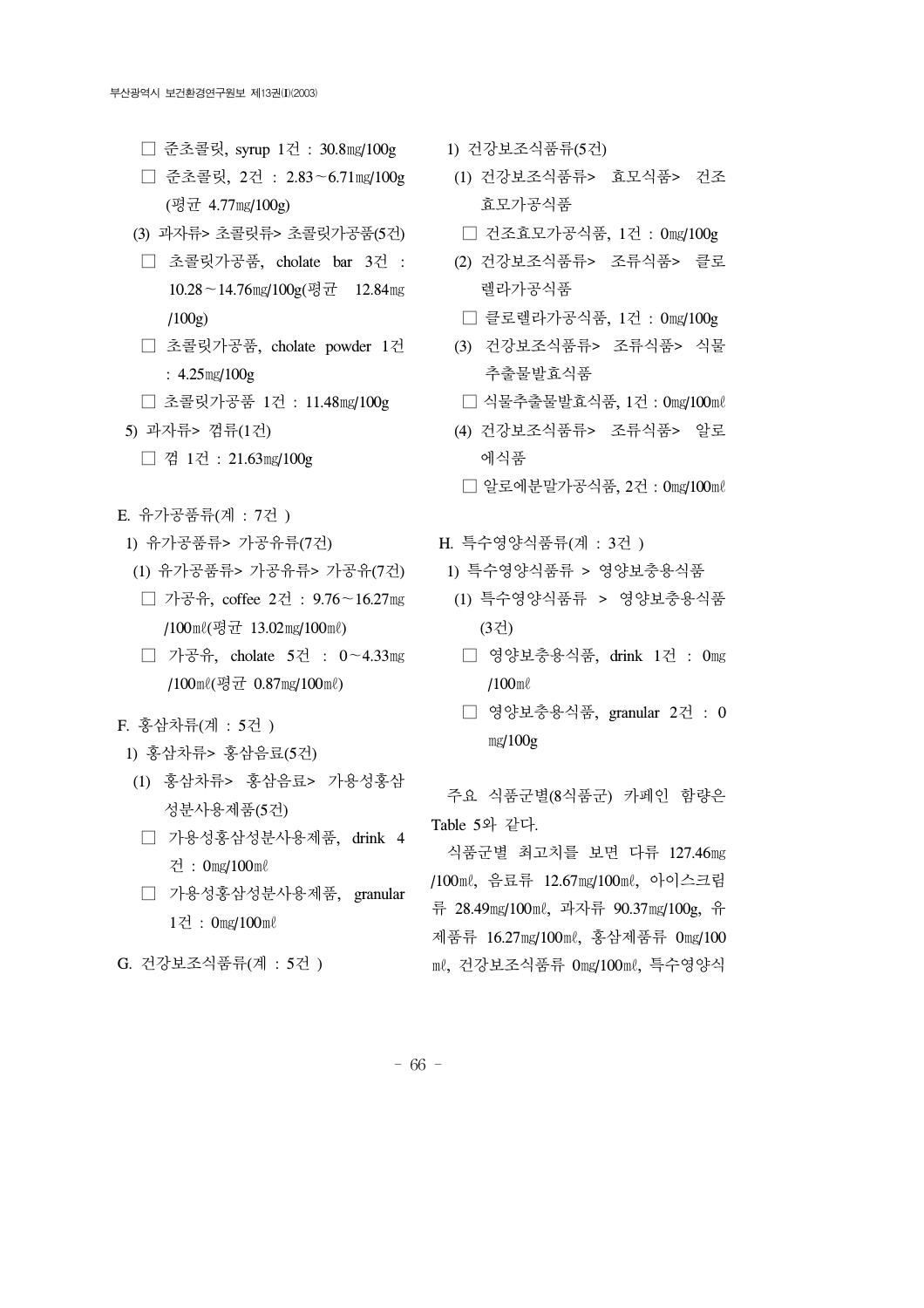스크림류> 유제품류> 음료류 순으로 그 함량이 높았다.

 홍삼제품류, 건강보조식품, 특수영양식 품류는 카페인이 검출되지 않았다.

 다류 식품군의 카페인 함량 및 중요 다 류 식품의 카페인 함량비교를 Table 6에 나타내었다.

 최저 0㎎/100㎖ 최고 127.46㎎/100㎖ 평 균 31.04㎎/100㎖ 의 함량을 나타내었다. 다류 중 함유 카페인 량은 커피> 녹차> 우롱차> 혼합홍차의 순으로 높았으며, 커 피 중에서는 자판기커피 > 인스턴트커피 믹스(아이스커피) > 인스턴트커피 파우더 > 원두커피 > 인스턴트커피 믹스 > 캔커 피 > 탈카페인커피 순으로 카페인함량이 높았다. 특히 자판기 커피의 경우 많게는 127.46㎎/100㎖에서 적게는 103.51㎎/100㎖ 가 검출되었고 초․중학생의 청소년들에 게 카페인 함유사실 인식없이 개방되어 있어 청소년에게 경각심을 부여토록 예방

품류 0mg/100ml 으로 다류> 과자류> 아이 적인 교육 및 자판기표면에 고카페인 함 유사실 표기를 의무화하는 것이 필요하였 다. 또 인스턴트커피 믹스형으로 제품화되 는 아이스커피의 카페인 함량이 100㎎/100 ㎖를 초과하는 고 카페인 함량을 나타내 었다.

> 차를 제조할 때 차잎에 함유된 polyphenol oxidase에 의한 산화된 정도에 따라 불발효차 (녹차), 반 발효차(우롱차), 발효 차(홍차)로 구분되며, 발효정도가 12∼60% 사이의 것을 반 발효차, 85% 이상 발효된 것을 홍차라고 한다. 카페인 함량은 국내 산과 수입산을 합해서 비교할 때 홍차> 녹차> 우롱차의 순으로 높았다. 같은 차 종일 때 티백형의 제품에서 카페인 함량 이 다소 높았다.

> 국산 다류의 카페인 함량비교는 Fig. 1, 커피중의 카페인 함량비교는 Fig. 2와 같다. 음료류의 카페인 함량은 Table 7과 같았다. 즉 최저 0㎎/100㎖ 최고 12.67㎎/100㎖ 평균 0.26㎎/100㎖ 이었다.

| Item                 | No. of samples | Contents |          |          |  |
|----------------------|----------------|----------|----------|----------|--|
|                      |                | Mean     | Max.     | Min.     |  |
| Tea products         | 71             | 31.04    | 127.46   | 0        |  |
| Beverage             | 22             | 0.26     | 12.67    | $\Omega$ |  |
| Ice cream            | 18             | 12.17    | 28.49    | 0        |  |
| Confections          | 19             | 25.05    | 90.37    | 0        |  |
| Milk products        |                | 4.33     | 16.27    | 0        |  |
| Red ginseng products | 5              | $\theta$ | $\Omega$ | 0        |  |
| Health foods         |                | 0        | 0        | 0        |  |
| Specific nutrition   | 3              |          | 0        | 0        |  |

Table 5. Caffeine contents of main foods ( at 8 groups)  $(unit : mg/100m\ell \cdot g)$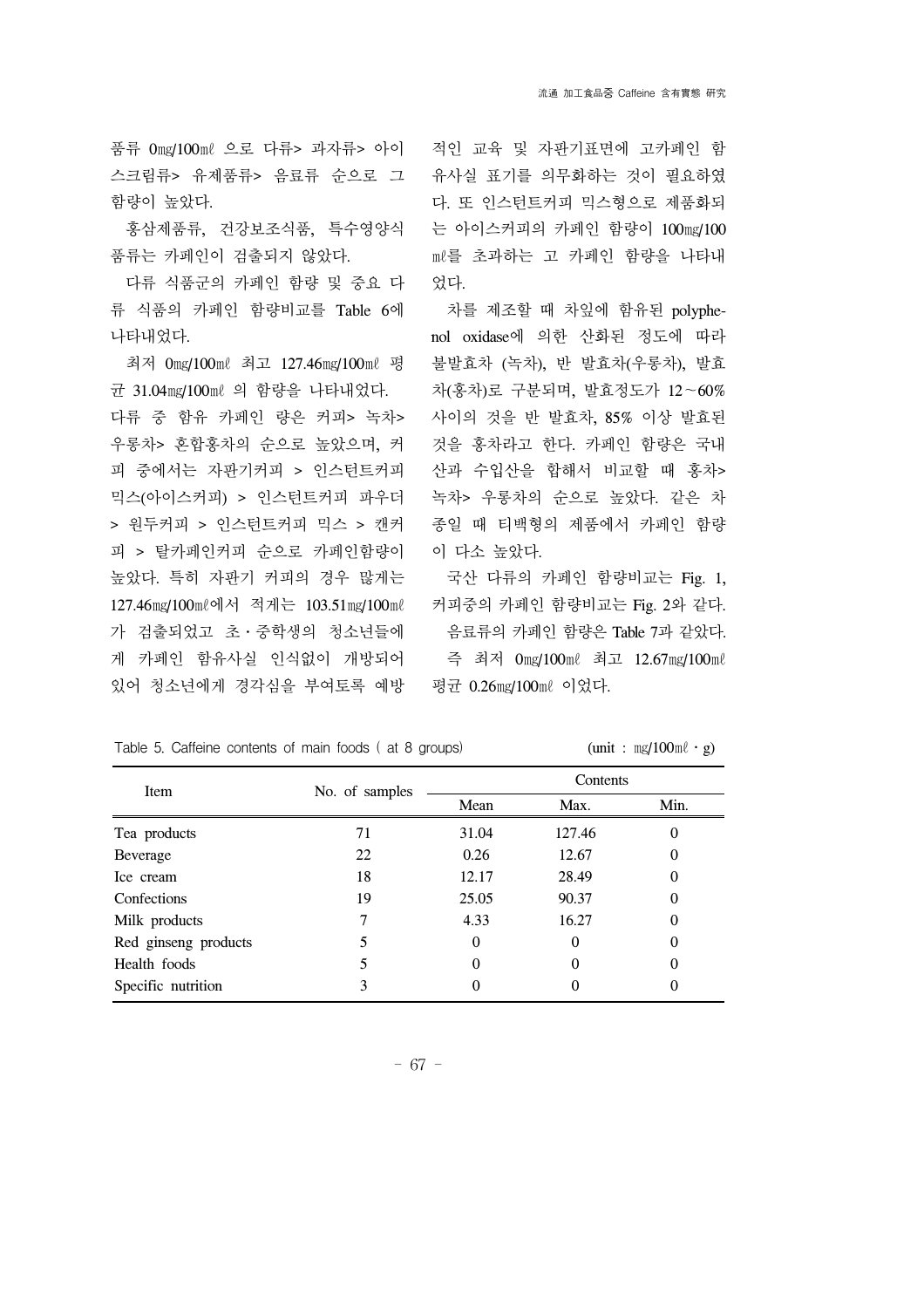## Table 6. Caffeine contents and Comparison in Teas of various kinds  $(unit : mg/100m\ell)$

|                              | No. of                  |                  | Contents         |                  |  |
|------------------------------|-------------------------|------------------|------------------|------------------|--|
| Item                         | samples                 | Mean             | Max.             | Min.             |  |
| Green tea, leaves dried      | 4                       | 20.15            | 30.26            | 9.39             |  |
| powder                       | 1                       | 11.51            | 11.51            | 11.51            |  |
| bottle                       | 4                       | 8.57             | 14.65            | 5.91             |  |
| can                          | 3                       | 8.29             | 12.92            | 5.97             |  |
| tea bag                      | 4                       | 25.68            | 29.75            | 15.92            |  |
| mixture of rosted brown rice | 3                       | 14.45            | 16.11            | 12.25            |  |
| mixture of jasmine           | 1                       | 18.48            | 18.48            | 18.48            |  |
| mixture of lemone            | $\mathbf{1}$            | 2.84             | 2.84             | 2.84             |  |
| Oolong tea, drink canned     | $\mathbf{1}$            | 13.99            | 13.99            | 13.99            |  |
| Duch'ung tea                 | $\mathbf{1}$            | $\boldsymbol{0}$ | $\boldsymbol{0}$ | $\boldsymbol{0}$ |  |
| Persimmon leaves tea         | $\mathbf{1}$            | $\boldsymbol{0}$ | $\boldsymbol{0}$ | $\boldsymbol{0}$ |  |
| Dunggulle tea                | 1                       | $\mathbf{0}$     | 0                | 0                |  |
| Herb tonic                   | $\mathbf{1}$            | $\Omega$         | $\overline{0}$   | $\overline{0}$   |  |
| Plum tea                     | $\mathbf{1}$            | $\overline{0}$   | $\overline{0}$   | $\overline{0}$   |  |
| Arrowroot tea                | $\mathbf{1}$            | $\overline{0}$   | $\overline{0}$   | 0                |  |
| Ssanghwa tea                 | $\mathbf{1}$            | $\boldsymbol{0}$ | $\boldsymbol{0}$ | $\boldsymbol{0}$ |  |
| Gungchung tea                | $\mathbf{1}$            | $\overline{0}$   | 0                | 0                |  |
| Citron tea                   | $\mathbf{1}$            | $\theta$         | $\Omega$         | $\theta$         |  |
| Pineneedles tea              | $\mathbf{1}$            | $\theta$         | $\theta$         | $\theta$         |  |
| Job'stears tea               | $\mathbf{1}$            | $\overline{0}$   | $\boldsymbol{0}$ | $\boldsymbol{0}$ |  |
| Black tea, mixture           | 10                      | 4.48             | 13.82            | 2.01             |  |
| Coffee, roasted beans        | 4                       | 64.35            | 80.03            | 40.41            |  |
| decaffined                   | $\mathbf{1}$            | 4.85             | 4.85             | 4.85             |  |
| mixture                      | 9                       | 61.85            | 90.59            | 33.36            |  |
| mixture, ice coffee          | $\mathbf{1}$            | 105.32           | 105.32           | 105.32           |  |
| instant powder               | 2                       | 74.07            | 79.95            | 68.19            |  |
| drink, canned                | 5                       | 48.24            | 68.89            | 29.87            |  |
| vending instant, strong      | 2                       | 128.73           | 129.99           | 127.46           |  |
| mild                         | $\overline{\mathbf{4}}$ | 109.14           | 120.64           | 103.51           |  |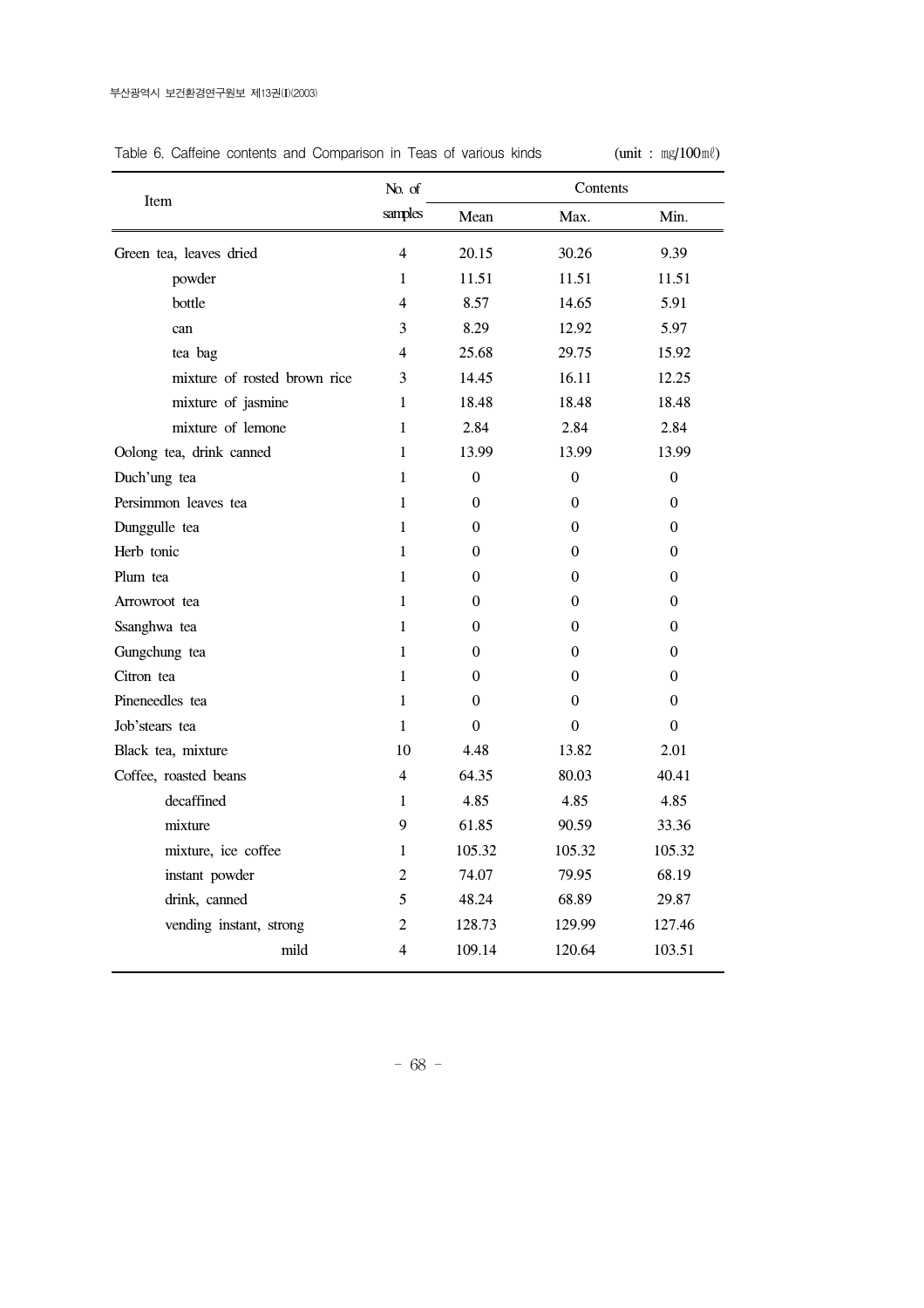

Fig. 1. Caffeine contents and comparison in teas.



Fig. 2. Caffeine contents and comparison in coffee.

|  |  |  |  |  | Table 7. Caffeine contents in beverages |
|--|--|--|--|--|-----------------------------------------|
|--|--|--|--|--|-----------------------------------------|

 $tanh : mg/100m\ell$ 

| Item                        | No. of  | Contents |       |       |  |
|-----------------------------|---------|----------|-------|-------|--|
|                             | samples | Mean     | Max.  | Min.  |  |
| Carbonated drink, cola type |         | 12.18    | 12.67 | 11.73 |  |
| non cola                    |         |          |       |       |  |
| Fruits beverage             |         |          |       |       |  |
| Othersdrink, mixed          | 6       |          |       |       |  |
| 박카스병형                       |         |          |       |       |  |
| 에너지음료                       |         |          |       |       |  |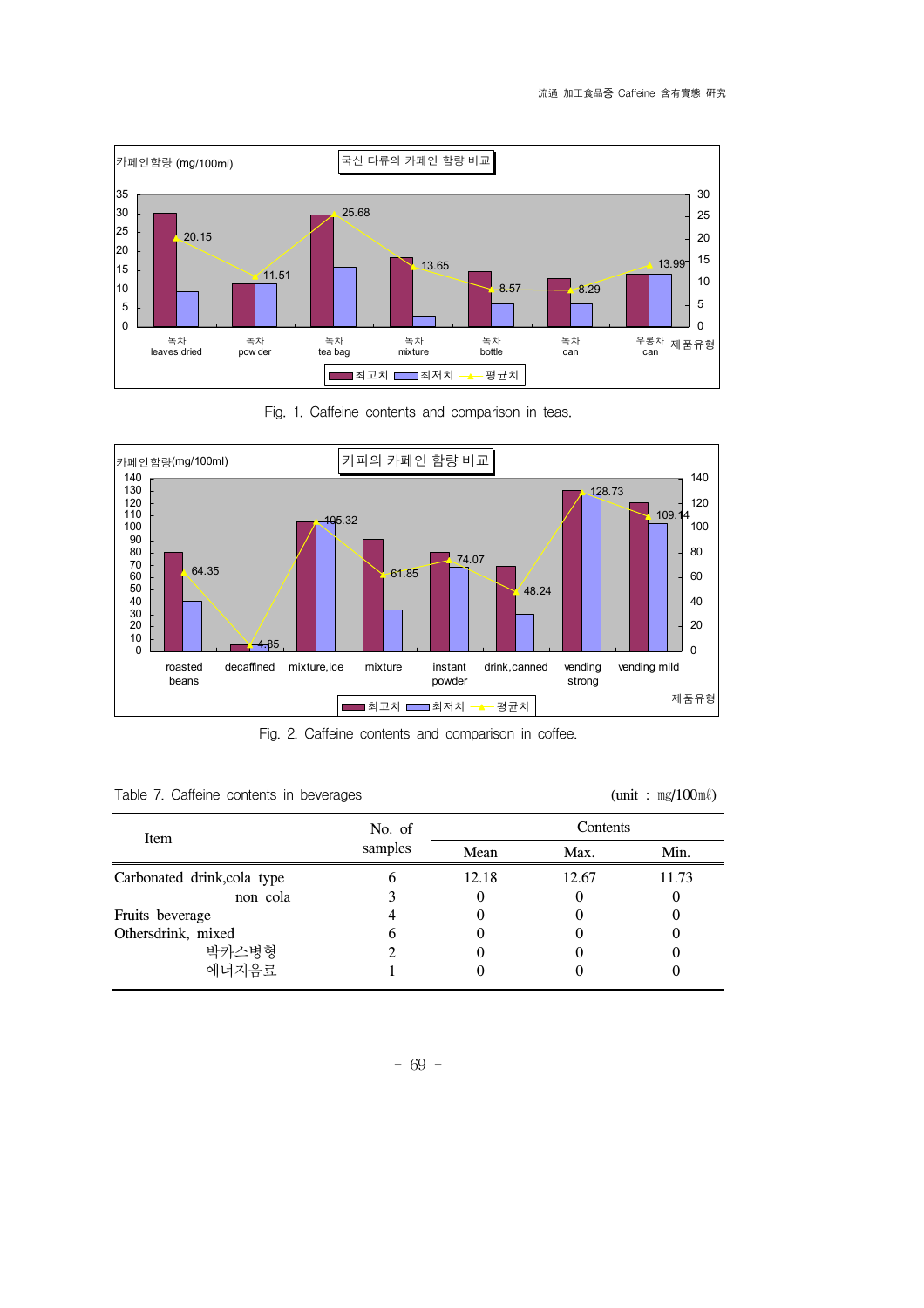음료류중 콜라형음료 만이 천연 카페인 으로서 식품 첨가물 공전 상, 허용기준이 0.015%로 규정되어 있다.

 '콜라형음료란, 콜라나무 열매 원료에서 추출한 원료를 함유하여 제조한 콜라원액 에 식품 또는 식품첨가물 등을 혼합하여 제조된 음료인 콜라와 이것과 외관이 유 사한 형태의 탄산음료를 말한다.' 의 유권 해석에 따라 실험 시 유의하였으며, 검사 결과 음료류 중 콜라형 음료만이 카페인 이 검출되었다. 질병치료 표방 및 의약품 으로 혼동할 우려가 있거나, '무(無) 카페 인' 이라 명시되어 있는 박카스병형 음료 와 에너지음료 그 외 다른 형태의 음료는 전부 불검출 이었다.

 아이스크림 제품류의 카페인 함량은 Table 8과 같았다.

 커피 또는 콜라․코코아 비 함유 제품 은 검출되지 않았다.

 커피 또는 콜라․코코아 원료의 첨가량 이 많고 적음에 따라 검출량도 비례했다. 또 커피․콜라․코코아원료의 양 자체는 적게 포함되었어도 원료 자체의 카페인 함량이 많은 종류일때 검출양이 높았다.

 최저 0㎎/100㎖ 최고 28.49㎎/100㎖ 평균 12.17㎎/100㎖이었다.

 유가공품류의 카페인 함량은 Table 9와 같았다.

 최저 0㎎/100㎖ 최고 16.27㎎/100㎖ 평균 4.33㎎/100㎖으로 초콜릿 함유 우유보다 커피함유 제품에서 카페인 함량이 높았다.

 과자류의 카페인 함량은 Table 10과 같 았다.

|  |  | Table 8. Caffeine contents in icecreams |
|--|--|-----------------------------------------|
|  |  |                                         |

|               | No. of  | Contents |       |          |  |
|---------------|---------|----------|-------|----------|--|
| Item          | samples |          | Max.  | Min.     |  |
| Ice cream     | 2       | 10.24    | 16.49 | 3.99     |  |
| Ice milk      | 3       | 10.98    | 28.49 | 0        |  |
| sherbet       | 5       | 15.41    | 28.47 | $\theta$ |  |
| frozen sweets | 8       | 11.08    | 24.79 | 0        |  |

Table 9. Caffeine contents in milkproducts (unit :  $mg/100m\ell$ )

 $t = mg/100$ m $\ell$ 

| Item                   | No. of  | Contents |       |      |  |
|------------------------|---------|----------|-------|------|--|
|                        | samples | Mean     | Max.  | Min. |  |
| Processed milk, coffee |         | 13.02    | 16.27 | 9.76 |  |
| chocolate              |         | 0.87     | 4.33  |      |  |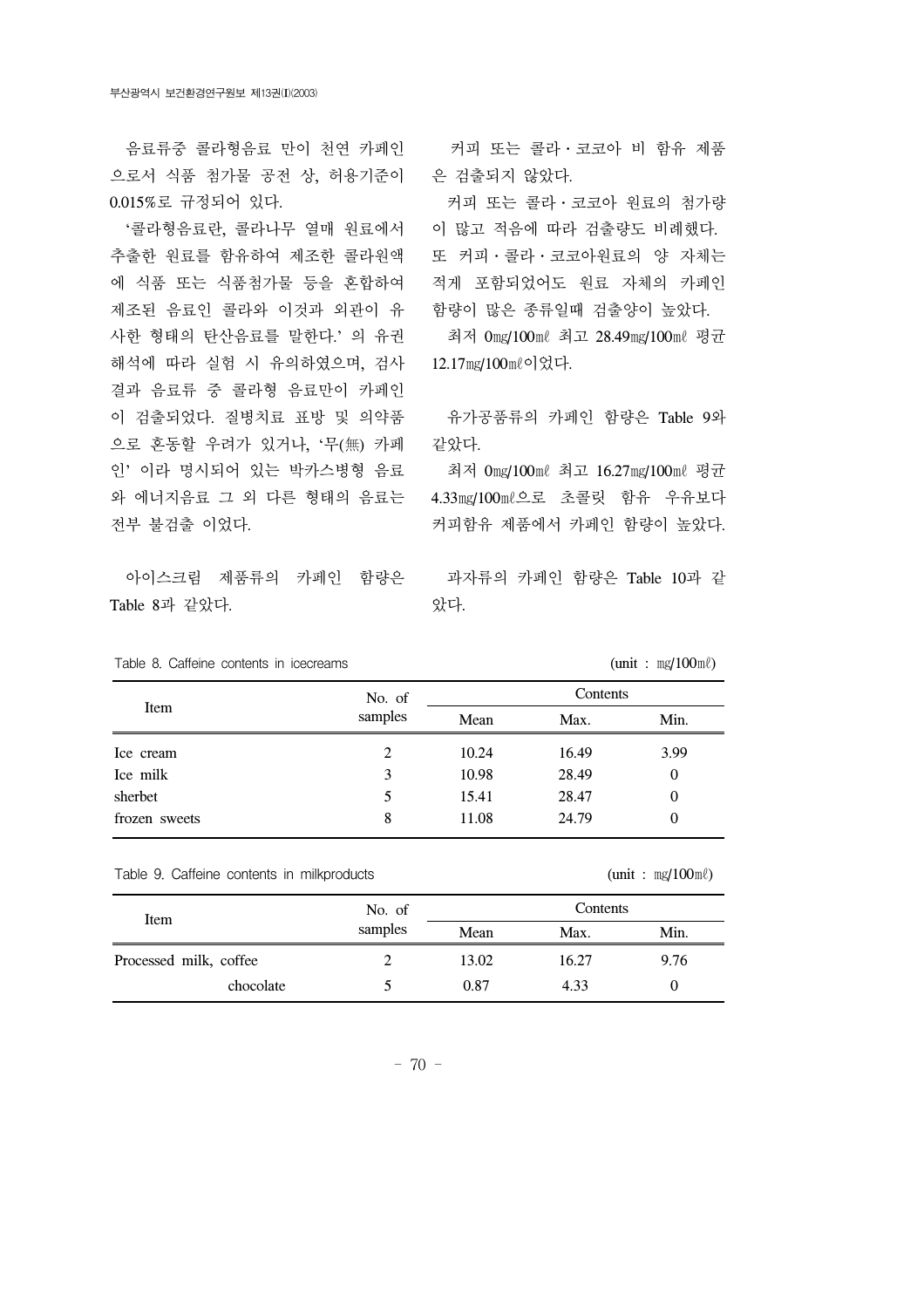원료에 커피․코코아가 함유된 제품에 서 카페인이 검출되었고, 커피가 함유된 제품에서 카페인 함량이 높았다. 그 외 비 함유 제품은 검출되지 않았다.

 최저 0㎎/100g 최고 90.37㎎/100g 평균 25.05㎎/100g 의 값을 나타내었다.

□ 수입산 가공식품

- A. 다류(계 : 21건)
- 1) 다류> 침출차(15건)
- (1) 다류> 침출차> 단일 침출차> 녹 차(1건)
- □ 잎차(leaves dried) 1건 : 39.16㎎ /100㎖
- (2) 다류> 침출차> 단일 침출차> 우 롱차(4건)
- □ 잎차(leaves dried) 4건 : 14.63㎎∼

41.80㎎/100㎖ (평균 28.37㎎/100㎖)

- (3) 다류> 침출차> 단일 침출차> 홍차 (8건)
- □ 잎차(leaves dried) 3건 : 10.13∼28.57 mg/100ml (평균 19.24mg/100ml)
- □ Tea bag 5건 : 36.15∼75.83㎎/100 ㎖(평균 48.02㎎/100㎖)
- (4) 다류> 침출차> 단일 침출차> 기타 단일침출차(1건)
- □ Rouibos(tea bag) 1건 : 0㎎/100㎖
- (5) 다류> 침출차> 단일 침출차> 혼합 침출차(1건)
	- □ mixture of green tea & roasted brown rice 1건 : 15.86㎎/100㎖
- 2) 다류> 커피( 6건)
	- (1) 다류> 커피> 볶은원두커피(1건)
	- If granular  $1\overline{Z}$  : 66.19mg/100ml

#### Table 10. Caffeine contents in commerical confections (unit :  $mg/100g$ )

|                             | No. of         | Contents |       |          |  |
|-----------------------------|----------------|----------|-------|----------|--|
| Item                        | samples        | Mean     | Max.  | Min.     |  |
| Cake, coffee                |                | 15.37    | 15.37 | 15.37    |  |
| biscuit                     | $\overline{2}$ | 20.49    | 38.62 | 2.36     |  |
| Other confections, popcorn  |                | 52.44    | 52.44 | 52.44    |  |
| 견과류가공품                      |                | 32.01    | 32.01 | 32.01    |  |
| Candy                       | $\overline{2}$ | 42.24    | 58.74 | 25.73    |  |
| Chochlate                   | 2              | 22.02    | 44.03 | $\Omega$ |  |
| Chochlate, coffee           |                | 90.37    | 90.37 | 90.37    |  |
| Meta chochlate              | $\overline{2}$ | 4.77     | 6.71  | 2.83     |  |
| Meta chochlate, syrup       |                | 30.8     | 30.8  | 30.8     |  |
| Processed chochlate         |                | 11.48    | 11.48 | 11.48    |  |
| Processed chochlate, powder |                | 4.25     | 4.25  | 4.25     |  |
| Processed chochlate, bar    | 3              | 12.84    | 14.76 | 10.28    |  |
| Chewing gum                 |                | 21.63    | 21.63 | 21.63    |  |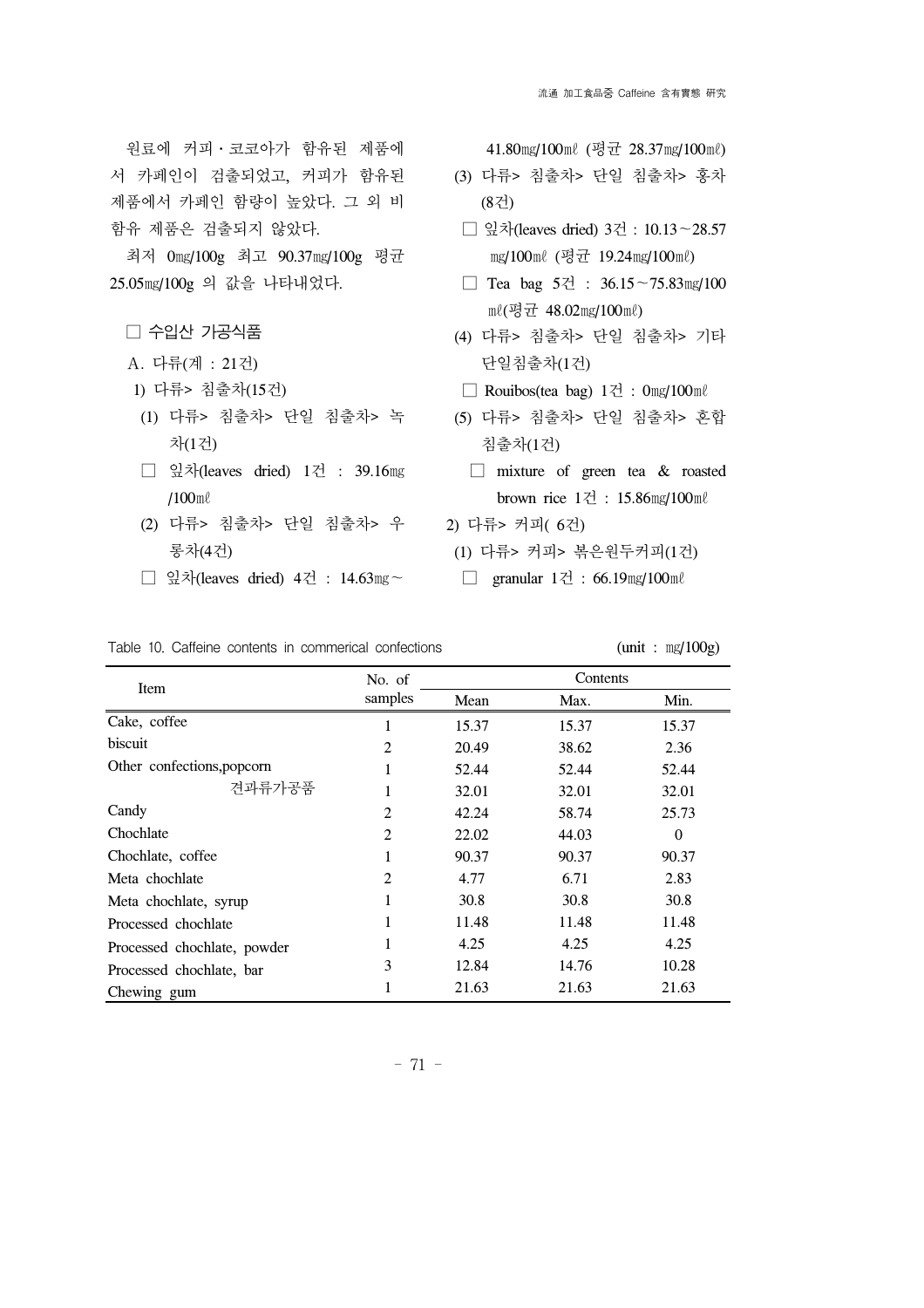- (2) 다류> 커피> 조제커피( 4건)
- □ 커피믹스(mixture) 3건 : 56.76∼ 98.08㎎/100㎖(평균 78.59㎎/100㎖)
- □ granular (instant powder) 1건 : 80.36㎎/100㎖
- (3) 다류> 커피> 액상커피(1건)
- □ 커피(drink, bottled) 1건 : 36.22㎎ /100㎖
- B. 음료류(계 : 5건 )
- 1) 음료류> 과실․채소음료류(1건)
- (1) 음료류> 과실․채소음료> 채소쥬 스(1건)
- □ 채소쥬스(vegetable juice) 1건 : 0㎎ /100㎖
- 2) 음료류> 탄산음료류(2건)
- (1) 음료류> 탄산음료류> 착향탄산음 료(2건)
- □ 콜라형음료(cola) 1건 : 10.78㎎/100㎖
- □ 비콜라형음료(non cola) 1건 : 0㎎ /100㎖
- 3) 음료류> 기타음료류(2건)
	- □ 분말음료(mixed black tea) 2건 : 26.75∼38.94㎎/100㎖(평균 32.85㎎ /100㎖)

C. 아이스크림류(계 : 1건 )

- 1) 아이스크림제품류> 아이스크림류(1건)
- (1) 아이스크림제품류> 아이스크림류> 아이스크림(1건)

□ slush type 1건 : 8.05㎎/100㎖

D. 과자류(계 : 23건 )

- 1) 과자류> 건과류(1건)
- (1) 과자류> 건과류> 비스킷류(1건)
- □ 비스킷, chocolate 1건 : 14.74㎎ /100g
- 2) 과자류> 캔디류(7건)
- (1) 과자류> 캔디류> 캔디(7건)
- □ 캔디, coffee 5건 : 12.12∼135.95㎎ /100g(평균 86.42㎎/100g)
- □ 캔디, green tea 2건 : 21.63∼47.89 ㎎/100g(평균 34.76㎎/100g)
- 3) 과자류> 초콜릿류(15건)
- (1) 과자류> 초콜릿류> 초콜릿(7건)
- □ 초콜릿, coffee 5건 : 13.57∼66.79 ㎎/100g(평균 38.18㎎/100g)
- □ 초콜릿, 2건 : 38.03∼39.93㎎/100g (평균 38.98㎎/100g)
- (2) 과자류> 초콜릿류> 준초콜릿(5건)
- □ 준초콜릿, syrup 1건 : 37.14㎎/100g
- □ 준초콜릿, 4건 : 6.31∼54.36㎎/100g (평균 32.26㎎/100g)
- (3) 과자류> 초콜릿류> 초콜릿가공품(3 건)
- □ 초콜릿가공품, cholate bar 2건 : 14.84∼28.53㎎/100g(평균 21.69㎎ /100g)
- □ 초콜릿가공품, cholate powder 1건 : 5.63㎎/100g
- 수입 주요 식품군별 카페인 함량은 Table 11과 같다.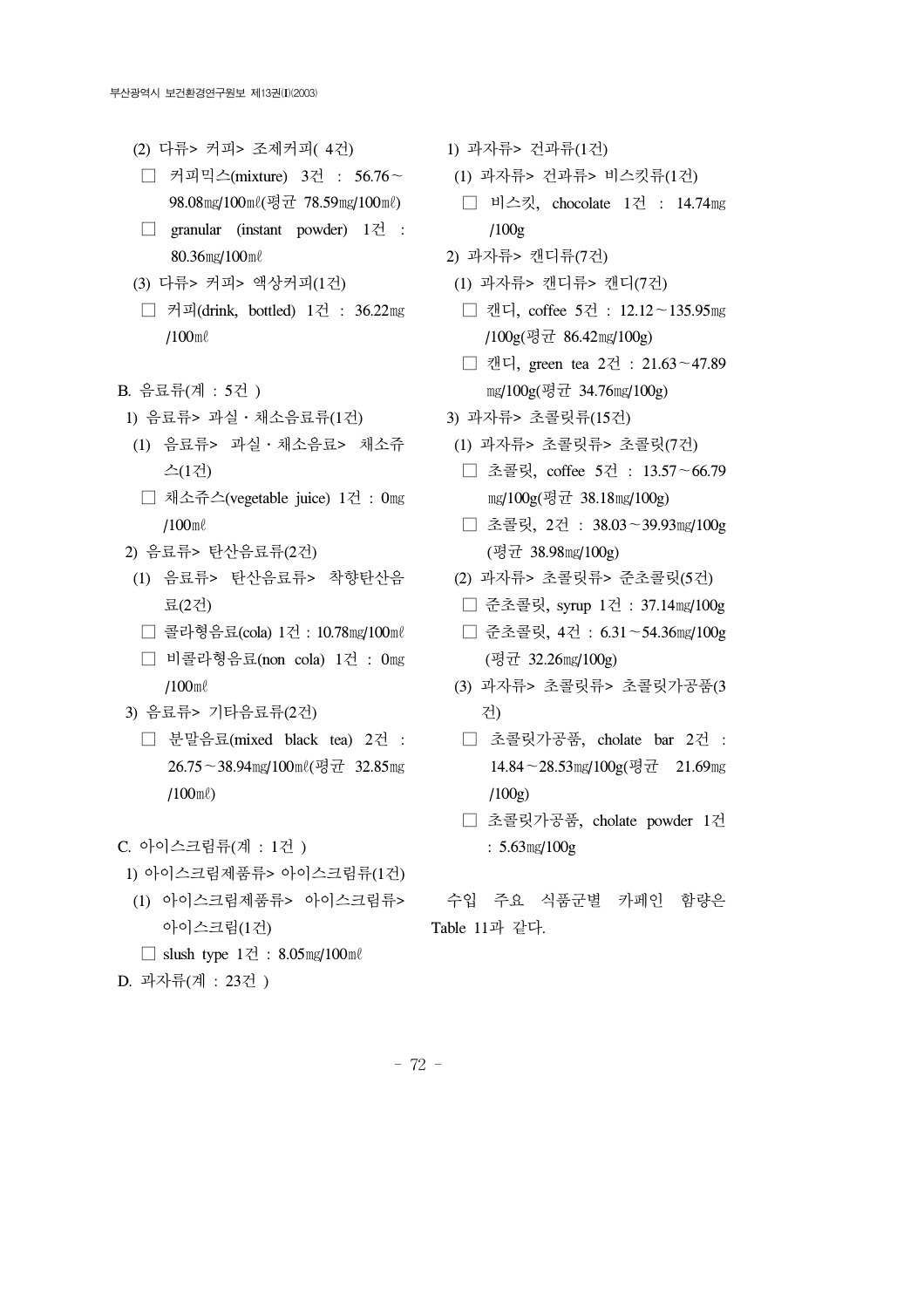카페인 함량은 다류 최저 10.13㎎/100㎖ 최고 98.08㎎/100㎖ 평균 42.14㎎/100㎖, 과 자류 최저 5.63㎎/100g 최고 135.95㎎/100g 평균 43.50㎎/100g, 음료류 최저 0㎎/100㎖ 최고 38.94㎎/100㎖ 평균 15.29㎎/100㎖, 아 이스크림류 8.05㎎/100㎖를 나타내었으며, 다류> 과자류> 음료류> 아이스크림류 순 으로 높았다.

 수입 다류의 카페인 함량은 Table 12와 같다.

 수입다류 중 카페인 함량은 최저 10.13 mg/100ml 최고 98.08mg/100ml 평균 42.14mg /100㎖, 의 양이 검출되었다.

 커피> 홍차(티백형)> 녹차(잎상)> 우롱차 > 홍차(잎상)>녹차 (현미 혼합차) 의 순으 로 높았으며, 커피 중에서는 인스턴트커피 파우더> 인스턴트커피 믹스> 원두커피> 액상커피 순으로 카페인 함량이 높았다.

 수입 다류식품의 카페인 함량비교는 Fig. 3 과 같다.

|  | Table 11. Caffeine contents of main foods at imports |  |  |  | (unit: $mg/100m\ell.g$ ) |
|--|------------------------------------------------------|--|--|--|--------------------------|
|  |                                                      |  |  |  |                          |

|              |                | Contents |        |       |  |  |
|--------------|----------------|----------|--------|-------|--|--|
| Item         | No. of samples | Mean     | Max.   | Min.  |  |  |
| Tea products | 21             | 42.14    | 98.08  | 10.13 |  |  |
| Beverage     | 5              | 15.29    | 38.94  | 0     |  |  |
| Ice cream    |                | 8.05     | 8.05   | 8.05  |  |  |
| Confections  | 23             | 43.50    | 135.95 | 5.63  |  |  |

|                          | No. of  | Contents |          |                  |  |  |
|--------------------------|---------|----------|----------|------------------|--|--|
| Item                     | samples | Mean     | Max.     | Min.             |  |  |
| Green tea, leaves dried  | 1.      | 39.16    | 39.16    | 39.16            |  |  |
| Oolong tea, leaves dried | 4       | 28.37    | 41.8     | 14.63            |  |  |
| Black tea, leaves dried  | 3       | 19.24    | 28.57    | 10.13            |  |  |
| tea bag                  | 5       | 48.02    | 75.83    | 36.15            |  |  |
| Rouibos, tea bag         |         | $\Omega$ | $\theta$ | $\boldsymbol{0}$ |  |  |
| Mixture of green tea &   |         | 15.86    | 15.86    | 15.86            |  |  |
| roasted brown rice       |         |          |          |                  |  |  |
| Coffee, roasted beans    |         | 66.19    | 66.19    | 66.19            |  |  |
| mixture                  | 3       | 78.59    | 98.08    | 56.76            |  |  |
| instant powder           |         | 80.36    | 80.36    | 80.36            |  |  |
| drink, bottled           |         | 36.22    | 36.22    | 36.22            |  |  |

Table 12. Caffeine contents of tea products at import foods  $(\text{unit}: \text{mg}/100 \text{m}\ell)$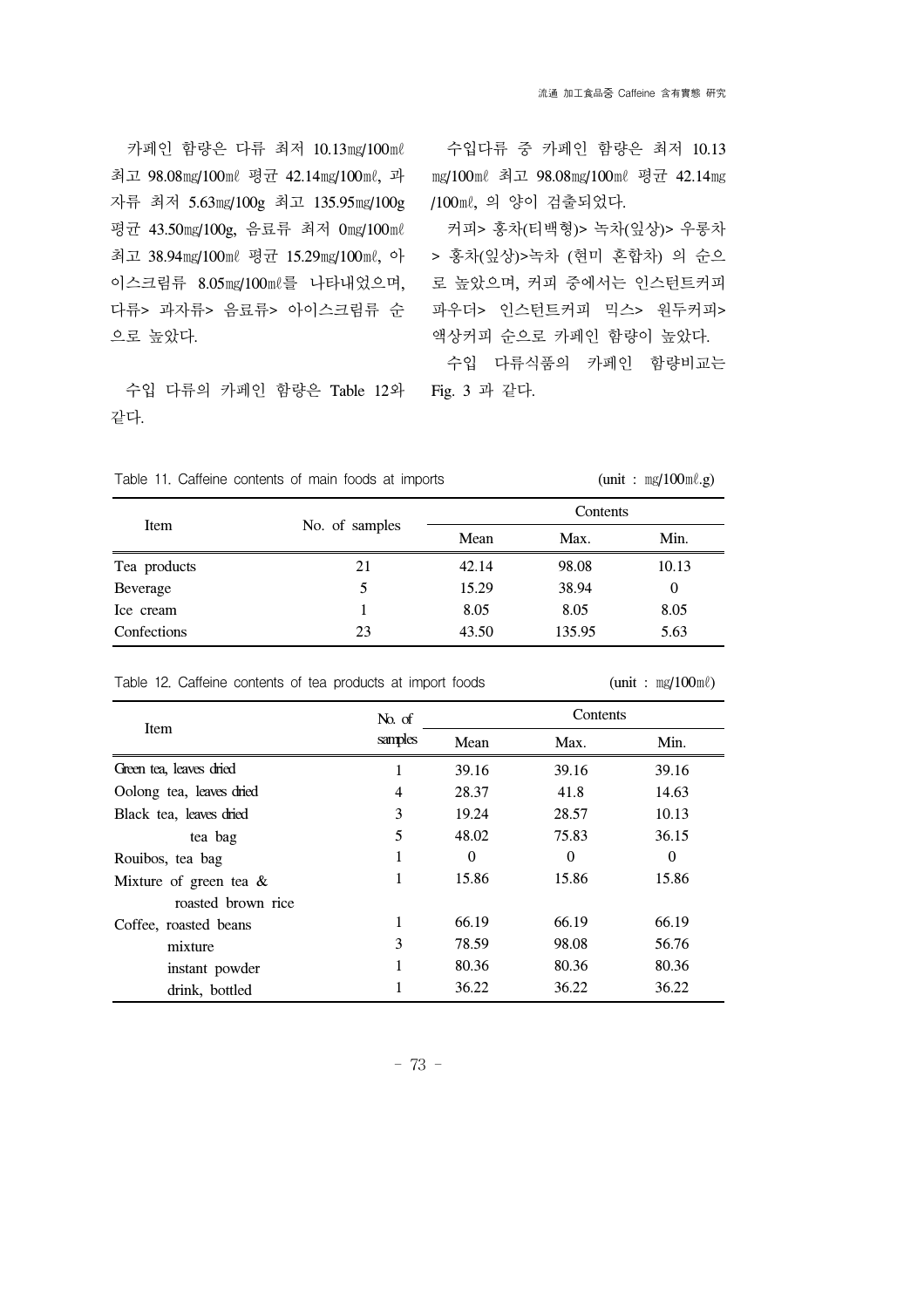

Fig. 3. Caffeine contents and Comparison, tea products at import foods.

|  |  |  |  |  | Table 13. Caffeine contents in beverages at import foods |  |  |  |
|--|--|--|--|--|----------------------------------------------------------|--|--|--|
|--|--|--|--|--|----------------------------------------------------------|--|--|--|

 $\text{S}$  (unit :  $\text{mg}/100\text{m}$ <sup>e</sup>)

|                             | No. of  | Contents |          |       |  |  |
|-----------------------------|---------|----------|----------|-------|--|--|
| Item                        | samples | Mean     | Max.     | Min.  |  |  |
| Carbonated drink, cola type |         | 10.78    | 10.78    | 10.78 |  |  |
| non cola                    |         | $\Omega$ | $\theta$ |       |  |  |
| Vegetable juice             |         | $\theta$ | $\theta$ |       |  |  |
| Mixed black teas            |         | 32.85    | 38.94    | 26.75 |  |  |

Table 14. Caffeine contents in commerical confections at import foods (unit :  $mg/100g$ )

|                            | No. of         | Contents |        |       |  |
|----------------------------|----------------|----------|--------|-------|--|
| <b>Item</b>                | samples        | Mean     | Max.   | Min.  |  |
| Biscuit, chocolate         |                | 14.74    | 14.74  | 14.74 |  |
| Candy, coffee              | 5              | 86.42    | 135.95 | 12.12 |  |
| Candy, green tea           | 2              | 34.76    | 47.89  | 21.63 |  |
| Chocolate, coffee.         | 5              | 38.18    | 66.79  | 13.57 |  |
| Chocolate                  | 2              | 38.98    | 39.93  | 38.03 |  |
| Metachocolate, syrup       |                | 37.14    | 37.14  | 37.14 |  |
| Metachocolate              | $\overline{4}$ | 32.26    | 54.36  | 6.31  |  |
| Processed chocolate bar    | 2              | 21.69    | 28.53  | 14.84 |  |
| Processed chocolate powder |                | 5.63     | 5.63   | 5.63  |  |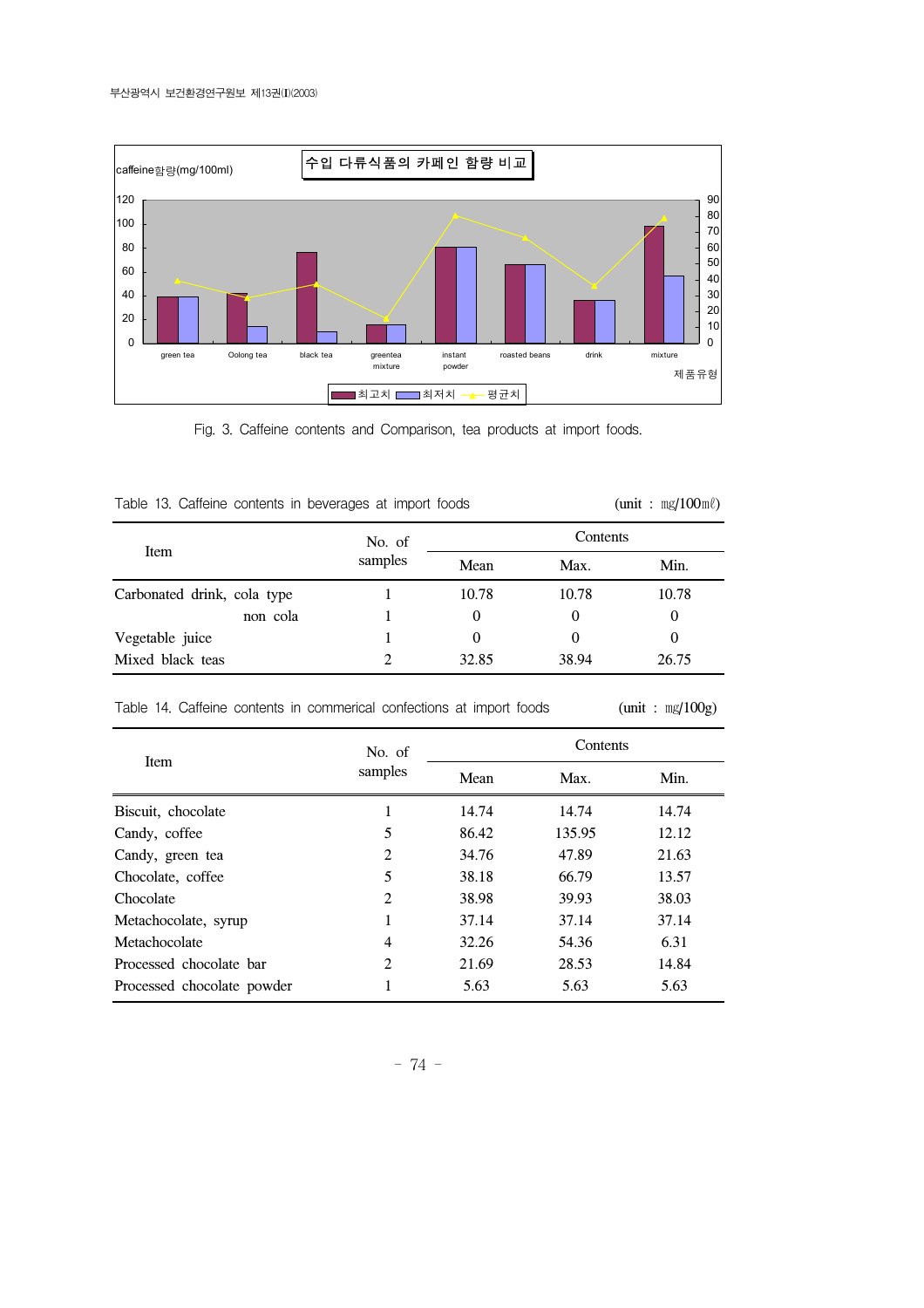수입 음료류의 카페인 함량은 Table 13과 같았다.

 홍차, 녹차 추출물에 우유가 들어있는 분말음료 형태의 제품에서 카페인 함량이 콜라형 음료보다 높았다. 음료류의 카페인 함량은 최저10.78㎎/100㎖ 최고38.94㎎/100 ㎖, 평균15.29㎎/100㎖ 이었다.

수입 과자류의 카페인 함량은 Table 14와 같았다.

 원료에 커피․코코아가 함유된 제품에 서 카페인의 함량이 높았다. 그 외 비 함 유 제품은 불검출 이었으며, 커피함유 사 탕에서 최저 12.12㎎/100g 최고 135.95㎎ /100g 평균 86.42㎎/100g의 많은 양의 카페 인이 검출 되었다.

3. 침출조건의 변화에 따른 caffeine 용출량

 차를 마실 때 침출하는 온도와 시간에 따라 caffeine 의 용출되는 정도를 비교분 석 한 결과 Table 15, 16과 같았다. 원두커 피(tea bag형), 설록차(dried leaves), 우롱차 (dried leaves), 홍차(dried leaves, tea bag 각 1건) 총 5건을 택하여 침출 온도 조건은 100℃열탕 과 60-70℃ 온탕 2가지 온도 조건으로 변화시켰고, 침출시간은 1분, 2 분, 3분, 4분, 5분, 10분, 20분으로 침출시 켜 카페인 용출량을 비교한 결과 100℃열 탕에서 시간대를 변화시킴에 따라 3분까 지는 추출시간에 따른 용출율이 급격히

증가하고, 5분 이후부터 완만한 증가율을 보였다.

 온탕에서는 시간 경과에 따라 용출되는 카페인양이 서서히 계속 증가하였다. 또 열탕보다 낮은 용출율을 보였다. 즉 비교 시간 20분에서 열탕에 비해 온탕 용출율 은 원두커피 81.8%, 설록차 85.5%, 우롱차 58.1%, 홍차 잎상 54.4%, 홍차 티백형 84.8%로 열탕에 비해 온탕에서 훨씬 적은 양이 용출 되었다.

1) 열탕(=약 100℃의 물)에서 침출 시간에 따른 caffeine 용출량

 열탕에서 5분 이내로 카페인 대부분이 용출 되었으며, 티백형 제품에서 조금 더 용출률이 높았다.

- ① Coffee, roasted beans(tea bag) : 99.4% 용출
- ② Green Tea(dried leaves) : 95.2% 용출
- ③ Oolong Tea(dried leaves) : 95.8% 용출
- ④ Black Tea(dried leaves) : 95.2% 용출
- ⑤ Black Tea(tea bag) : 97.5% 용출
- 각 시간별 용출량은 Table 15와 같았다. 100℃ 열탕에서 침출시간에 따른 카페 인 용출량을 Fig. 4와 같이 표시하였다.
	- 2) 온탕(=60∼70℃의 물)에서 침출 시간에 따른 caffeine 용출량

 시간 경과에 따라 지속적으로 카페인 용출량이 증가 하였으며 Table 16과 같다.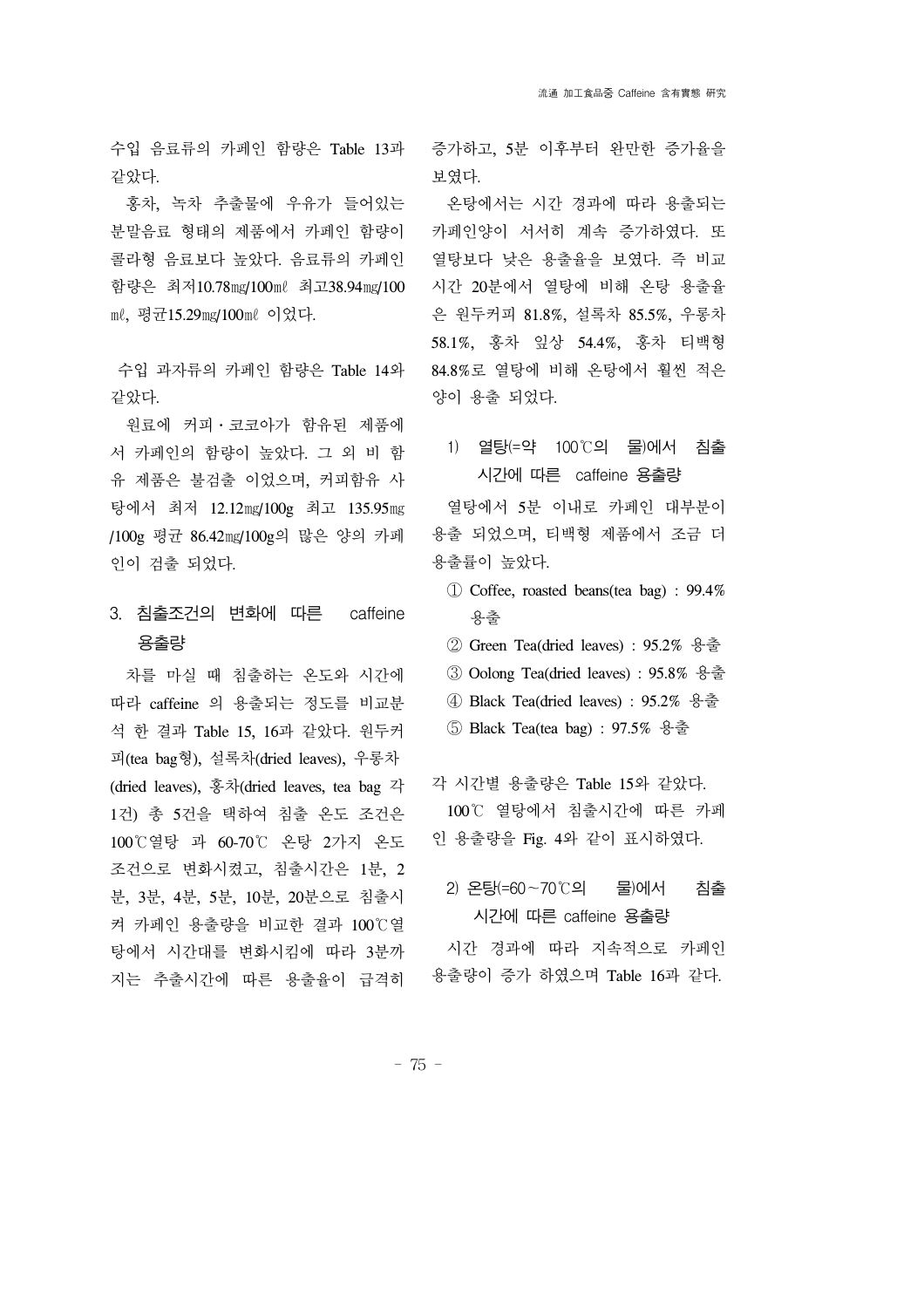| Item                     | 1 min |       |       |       |       | $2 \text{ min}$ $3 \text{ min}$ $4 \text{ min}$ $5 \text{ min}$ $10 \text{ min}$ $20 \text{ min}$ |       |
|--------------------------|-------|-------|-------|-------|-------|---------------------------------------------------------------------------------------------------|-------|
| Coffee, roasted beans    | 37.84 | 57.35 | 62.88 | 64.57 | 65.56 | 65.63                                                                                             | 65.94 |
| Green tea, dried leaves  | 17.65 | 23.84 | 27.53 | 27.77 | 28.81 | 29.89                                                                                             | 30.26 |
| Oolong tea, dried leaves | 9.50  | 10.61 | 10.93 | 11.22 | 14.01 | 14.33                                                                                             | 14.63 |
| Black tea, dried leaves  | 13.64 | 19.51 | 21.74 | 25.39 | 29.62 | 30.58                                                                                             | 31.11 |
| Black tea, Tea bag       | 29.25 | 34.54 | 35.83 | 38.93 | 39.78 | 40.02                                                                                             | 40.82 |

Table 15. Contents of caffeine by extraction time(at 100℃) (unit : mg/100ml)



Fig. 4. Contents of caffeine by extraction time.(at 100℃)

Table 16. Contents of caffeine by extraction time(at 60∼70℃) (unit: mg/100ml)

| Item                     | $1$ min | $2 \text{ min}$ |       | $3 \text{ min}$ $4 \text{ min}$ | $5 \text{ min}$ | $10 \text{ min}$ | $20 \text{ min}$ |
|--------------------------|---------|-----------------|-------|---------------------------------|-----------------|------------------|------------------|
| Coffee, roasted beans    | 20.41   | 29.98           | 34.11 | 40.97                           | 44.95           | 48.79            | 53.95            |
| Green tea, dried leaves  | 8.53    | 13.84           | 19.61 | 23.11                           | 24.93           | 25.57            | 25.86            |
| Oolong tea, dried leaves | 2.47    | 3.15            | 3.47  | 4.02                            | 6.91            | 8.37             | 8.50             |
| Black tea, dried leaves  | 4.06    | 6.01            | 7.57  | 8.95                            | 10.52           | 14.08            | 16.90            |
| Black tea, Tea bag       | 17.86   | 20.88           | 23.54 | 28.10                           | 32.98           | 34.18            | 34.60            |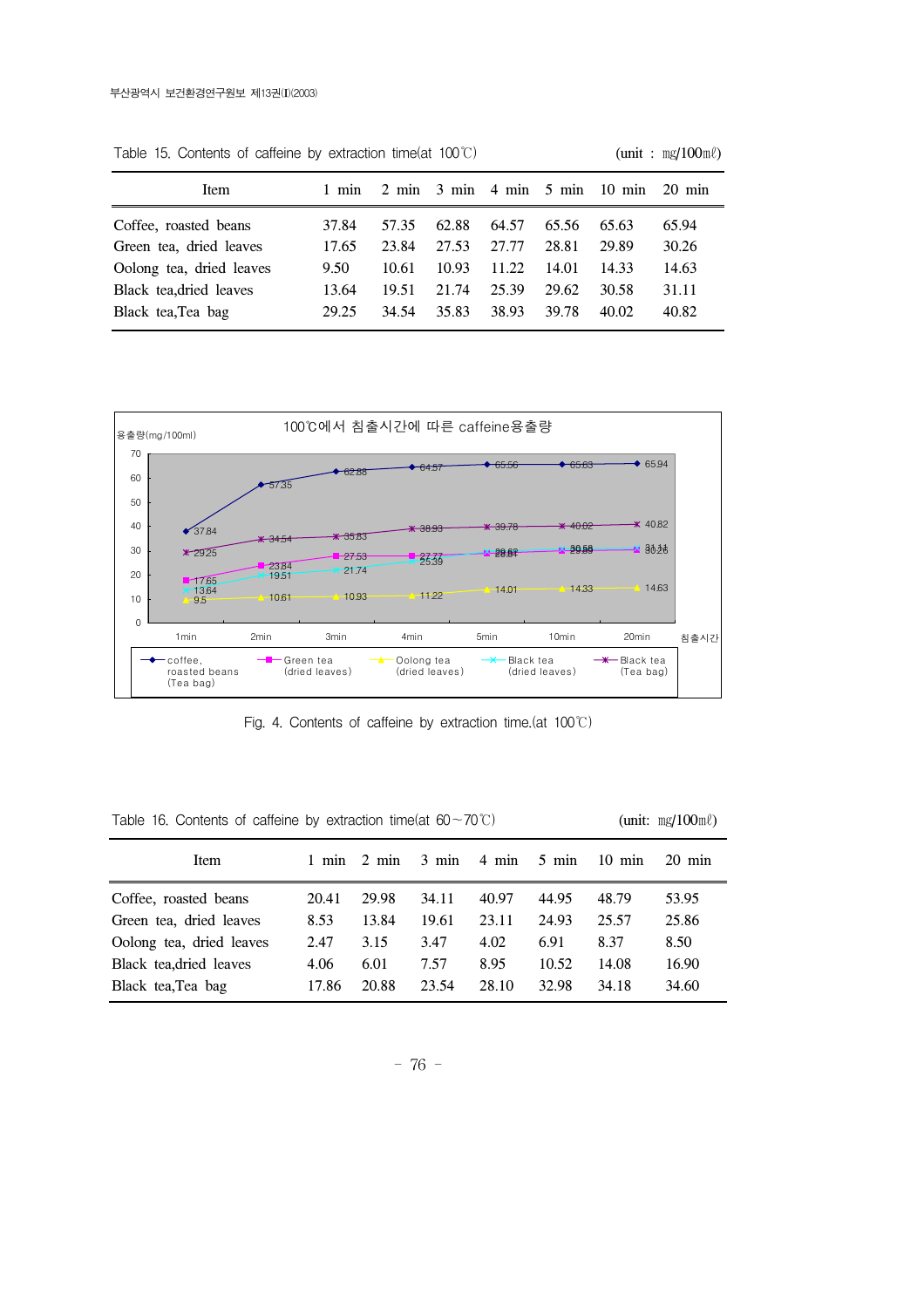

Fig. 5. Contents of caffeine by extraction time.(at 60-70℃)

Table 17. Contents of caffeine by extraction temperature 60∼70℃ & 100℃ (20minutes)

| Item                            | $60 - 70$ °C<br>$(mg/100m\ell)$ | $100^{\circ}$ C<br>$(mg/100m\ell)$ | 용출율<br>$(\%)$ |
|---------------------------------|---------------------------------|------------------------------------|---------------|
| Coffee, roasted beans (Tea bag) | 53.95                           | 65.94                              | 81.8          |
| Green Tea(dried leaves)         | 25.88                           | 30.26                              | 85.5          |
| Oolong Tea(dried leaves)        | 8.5                             | 14.63                              | 58.1          |
| Black Tea(dried leaves)         | 16.92                           | 31.11                              | 54.4          |
| Black Tea(Tea bag)              | 34.6                            | 40.82                              | 84.8          |

 60∼70℃ 온탕에서 침출시간에 따른 카 페인 용출량을 Fig. 5와 같이 표시하였다.

# 3) 침출조건의 변화에 따른 카페인 용 출량 비교

 우려 먹는 물의 온도와 시간에 따른 차 추출액의 카페인 양을 비교하였다. 원두커 피(티백) 1건, 녹차(잎), 우롱차(잎), 홍차 (잎, 티백) 2건을 대상으로 침출시간은 1 분, 2분, 3분, 4분, 5분, 10분, 20분으로 변

화시켰고, 침출온도는 100℃ 열탕, 60∼7 0℃ 온탕의 조건으로 용출된 카페인을 분 석 비교하였다.

 침출시간 20분으로 하였을 때의 온탕과 열탕에서의 카페인 용출율비교는 Table 17, Fig. 6과 같다.

 침출시간을 20분으로 하였을때 열탕에 비해 온탕에서의 용출률이 54.4%∼85.5% 로 낮았다.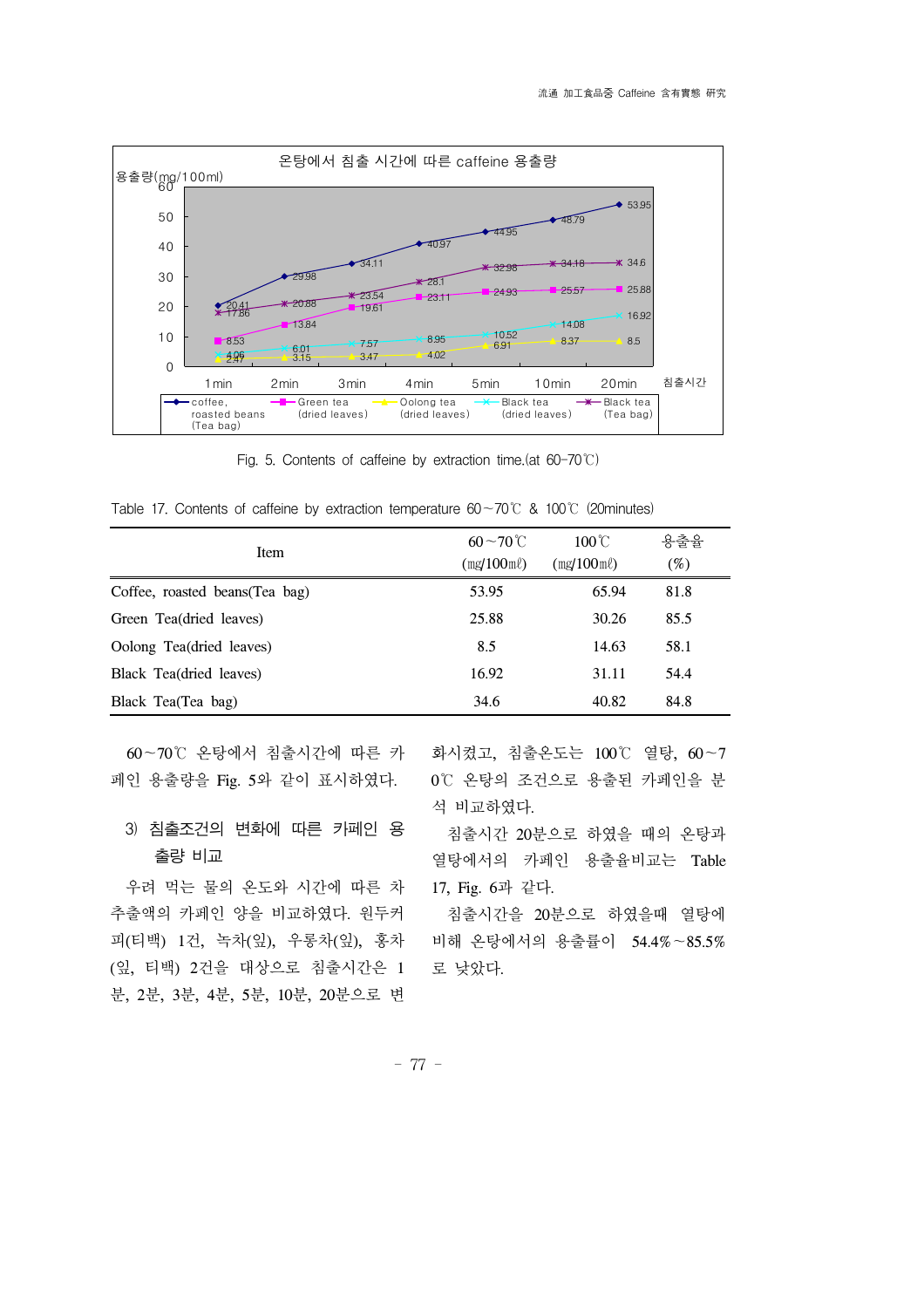



結 論

- 1. 부산시내 유통되고 있는 국내산 가공식 품 150건, 수입산 가공식품 50건 총 200건을 대상으로 식품별 카페인 함유 량을 실험하였다.
- 2. 카페인 정량은 액체크로마토그라피법으 로 하였고, 카페인 표준용액을 탈카페 인 커피, 사이다, 아이스크림, 우유, 감 잎차에 첨가하여 회수율을 검토한 결과 탈카페인 커피 99.0%, 사이다 99.5%, 아이스크림 98.3%, 우유 99.0%, 감잎차 99.5% 의 양호한 결과를 얻었다.
- 3. 국산주요 식품군별 카페인 함량은 다음 과 같다.
	- 다류 71건 검사중 60건이 검출되어 84.5%의 검출률을 나타내어 높게 나

타났고, 최고127.46㎎/100㎖ 최저0㎎ /100㎖ 평균31.04㎎/100㎖ 이었다.

- 음료류 22건 검사중 6건이 검출되어 27.3%의 검출률을 나타내었다. 최고12.67㎎/100㎖ 최저0㎎/100㎖ 평균 0.26㎎/100㎖ 이었다.
- 아이스크림류 18건 검사중 12건이 검 출되어 66.7%의 검출률을 나타내었다. 최고28.49㎎/100㎖ 최저0㎎/100㎖ 평균 12.17㎎/100㎖ 이었다.
- 과자류 19건 검사중 18건이 검출되어 94.7%의 높은 검출률을 나타내었다. 최고90.37㎎/100g 최저0㎎/100g 평균 25.05㎎/100g 이었다.
- 유제품류 7건 검사중 3건이 검출되어 42.9%의 검출률을 나타내었다. 최고16.27㎎/100㎖ 최저0㎎/100㎖ 평균
	- 4.33㎎/100㎖ 이었다.
- 홍삼제품류 5건 검사중 모두 0㎎/100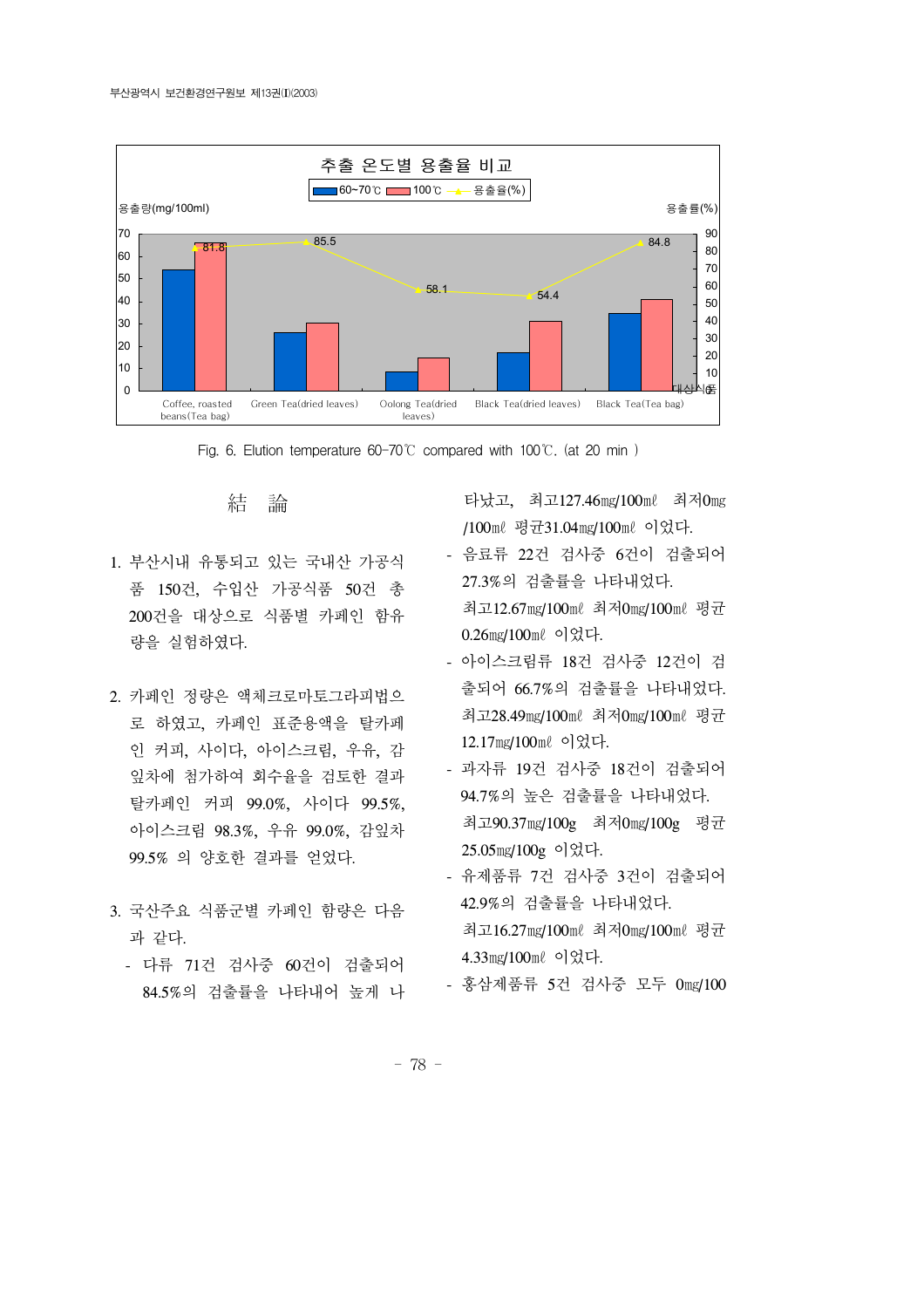$m\ell$  · g,

- 건강보조식품류 5건 검사 중 모두 0  $mg/100m\ell \cdot g$ ,
- 특수영양식품류 3건 검사 중 모두 0 ㎎/100㎖․g 으로

즉 다류> 과자류> 아이스크림류> 유제품 류> 음료류> 순으로 그 함량이 높았고, 홍삼제품․건강보조식품․특수영양식품 은 카페인이 검출되지 않았다. 또 검출비 (Ratio)는 원료유래의 제품이 얼마나 선정 되었는가의 차이였다.

- 4. 수입 주요 식품군별 카페인 함량은 다류 > 과자류> 음료류> 아이스크림류 순으 로 높았다. 각 식품군별 카페인 함량은
	- 다류 21건 검사중 20건이 검출되어 95.2%의 높은 검출률을 나타내었다. 최고98.08㎎/100㎖ 최저10.13㎎/100㎖ 평균42.14㎎/100㎖ 이었다.
	- 과자류 23건 검사중 23건 모두 검출 되었다. 최고135.95㎎/100g 최저5.63㎎/100g 평 균43.50㎎/100 이었다.
	- 음료류 5건 검사중 3건이 검출되어 60.0%의 검출률을 나타내었다. 최고38.94㎎/100㎖ 최저0㎎/100㎖ 평균 15.29㎎/100㎖ 이었다.
	- 아이스크림류 1건 검사 결과 8.05㎎ /100㎖를 나타내었다.
- 5. 실험결과를 수치적으로 분석해 보면 국 내산 가공식품이 수입산보다 카페인을

얼마나 덜 사용하느냐 하는 의미는 아 니었으며 검출된 카페인은 카페인을 함 유한 원료가 들어있는가와 원료중의 카 페인이 많고 적었는가와 관련이 깊었다. 수입제품 또한 카페인 검출률 비(Ratio)는 인위적으로 첨가된 첨가물은 아니었다.

- 6. 다류의 침출조건에 따른 카페인 용출량 을 알아보기 위해 침출조건을 온도와 시 간의 변화를 주었다. 우선 온도는 열탕 (=100℃물), 온탕(=60∼70℃물)으로 변화 시켰고, 침출시간은 1분․2분․3분․4 분․5분․10분․20분으로 변화시켰다. 그 결과 열탕에서는 5분 이내로 카페인 대부분이 용출 되었다.
	- Coffee, roasted beans(Tea bag) : 99.4% 용출
	- Green Tea(dried leaves) : 95.2% 용출
	- Oolong Tea(dried leaves) : 95.8% 용출
	- Black Tea(dried leaves) : 95.2% 용출
- Black Tea(Tea bag) : 97.5% 용출 용출 온탕에서는 카페인이 시간 경과에 따라 서서히 지속적으로 증가하였다.
- 7. 다류의 침출시간 20분으로 하였을 때의 온탕과 열탕에서의 카페인 용출율을 비 교하였다. 열탕에 비해 온탕에서의 용 출률이 54.4%∼85.5%로 낮았다.
- 각 제품의 열탕에 대한 온탕의 용출량의 비 Ratio(%)는
- Coffee, roasted beans(Tea bag) : 81.8% 용출